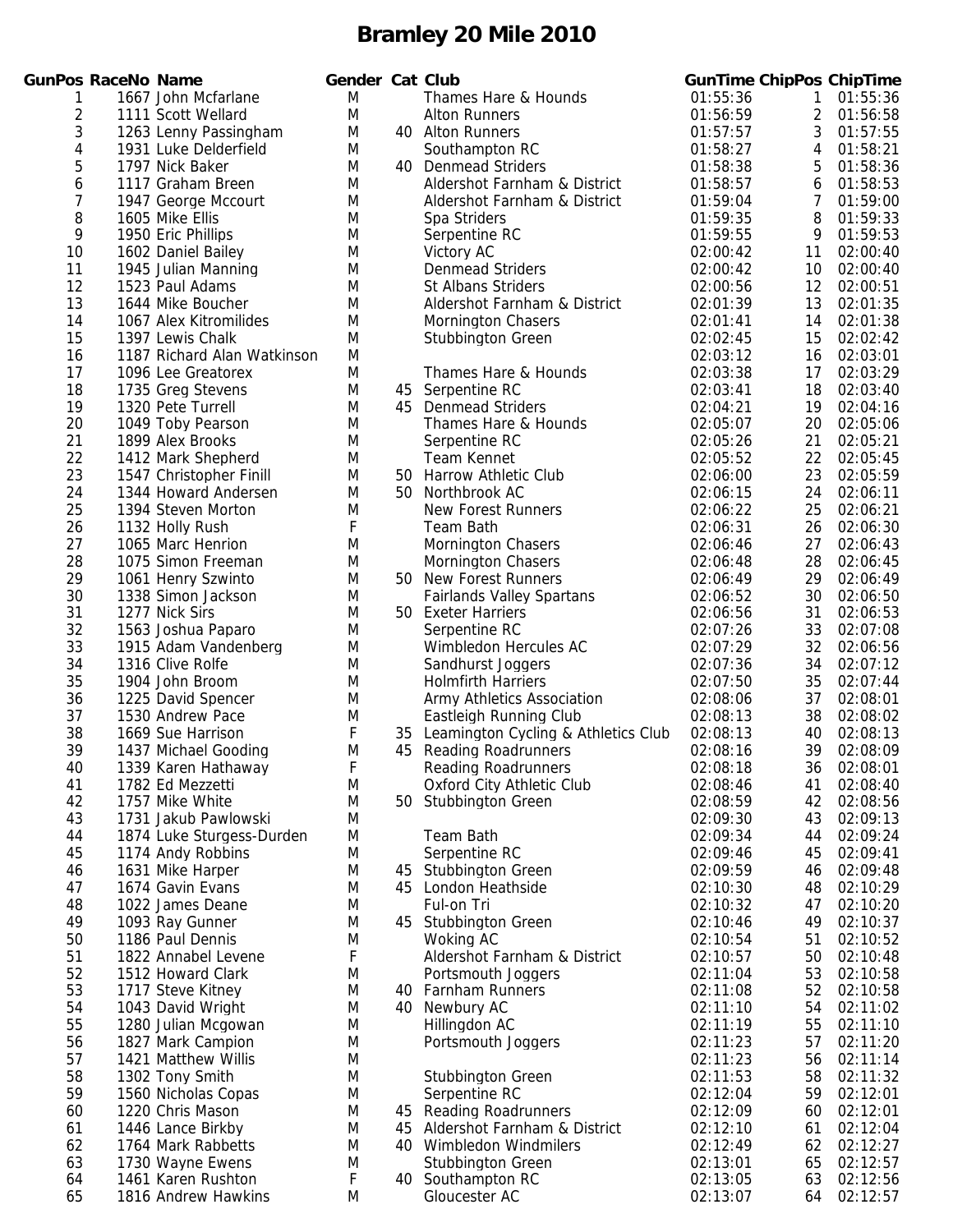|     | unPos RaceNo Name |                           |
|-----|-------------------|---------------------------|
| 66  |                   | 1057 James Craggs         |
| 67  |                   | 1696 David Legassick      |
| 68  |                   | 1769 Chris Pudney         |
| 69  |                   | 1232 Isobel Rea           |
| 70  |                   | 1676 Patrick Gallagher    |
| 71  |                   | 1479 Matt Sinnott         |
| 72  |                   | 1784 John Murphy          |
| 73  |                   | 1037 Ruth Clifton         |
| 74  |                   | 1167 Paul Rose            |
| 75  |                   | 1763 Pascal Evans         |
| 76  |                   | 1160 Paul Fromme          |
| 77  |                   | 1500 Hannah Howard        |
| 78  |                   | 1050 Paul Mumford         |
| 79  |                   | 1930 Chris Reeson         |
| 80  |                   | 1487 Chris Setters        |
| 81  |                   | 1910 Stephen Wright       |
| 82  |                   | 1541 Paul Sidaway         |
| 83  |                   | 1629 John Johnson         |
| 84  |                   | 1059 Leonard Richardson   |
| 85  |                   | 1783 Lee Murphy           |
| 86  |                   | 1808 Richard Brangwin     |
| 87  |                   | 1139 David Howard         |
| 88  |                   | 1714 Dave Page            |
| 89  |                   | 1193 Claire Imrie         |
| 90  |                   | 1620 Adrian Berlie        |
| 91  |                   | 1743 Peter Young          |
| 92  |                   | 1326 David Truepenny      |
| 93  |                   | 1843 Kenny Ives           |
| 94  |                   | 1883 David Hellard        |
| 95  |                   | 1928 Ewen Smith           |
| 96  |                   | 1060 Stephen Clifford     |
| 97  |                   | 1029 Sanjai Sharma        |
| 98  |                   | 1575 Mich Hardie          |
| 99  |                   | 1828 Martin Powell        |
| 100 |                   | 1616 Emma D'alton         |
| 101 |                   | 1002 John Chapman         |
| 102 |                   | 1042 Russ Bestley         |
| 103 |                   | 1384 Giles Humphreys-Evan |
| 104 |                   | 1279 David Bowker         |
| 105 |                   | 1440 Stephanie James      |
| 106 |                   | 1377 Duncan Mallison      |
| 107 |                   | 1031 Alan Every           |
| 108 |                   | 1431 Jonathan Batemn      |
| 109 |                   | 1724 Nick Berryman        |
| 110 |                   | 1754 Dominic Jackson      |
| 111 |                   | 1824 Anthony Butler       |
| 112 |                   | 1890 Nick Gold            |
| 113 |                   | 1761 Tony Conway          |
| 114 |                   | 1582 Carmel Sullivan      |
| 115 |                   | 1170 Sam Williams         |
| 116 |                   | 1594 James Repper         |
| 117 |                   | 1146 David Bird           |
| 118 |                   | 1534 David Johnson        |
| 119 |                   | 1452 Ian Giggs            |
| 120 |                   | 1407 Nicholas Austin      |
| 121 |                   | 1905 Dawn Broom           |
| 122 |                   | 1913 Mark Goodwin         |
| 123 |                   | 1012 Christian Primas     |
| 124 |                   | 1787 Ian Carley           |
| 125 |                   | 1894 Douglas Brisco       |
| 126 |                   | 1255 Samuel Boyling       |
| 127 |                   | 1292 Dean Allaway         |
| 128 |                   | 1475 Lucie Custance       |
| 129 |                   | 1677 Julia Henderson      |
| 120 |                   | $1172$ Alan Duo           |

|     | <b>GunPos RaceNo Name</b> |                            | Gender Cat Club |    |                               |          |     | <b>GunTime ChipPos ChipTime</b> |
|-----|---------------------------|----------------------------|-----------------|----|-------------------------------|----------|-----|---------------------------------|
| 66  |                           | 1057 James Craggs          | M               |    | Newbury AC                    | 02:13:19 | 67  | 02:13:15                        |
| 67  |                           | 1696 David Legassick       | M               |    |                               | 02:13:23 | 66  | 02:13:07                        |
| 68  |                           | 1769 Chris Pudney          | M               |    | 45 Newbury AC                 | 02:13:26 | 69  | 02:13:18                        |
| 69  |                           | 1232 Isobel Rea            | F               |    | West 4 harriers               | 02:13:29 | 68  | 02:13:16                        |
| 70  |                           | 1676 Patrick Gallagher     | M               |    | <b>Garden City Runners</b>    | 02:13:42 | 70  | 02:13:27                        |
| 71  |                           | 1479 Matt Sinnott          | M               | 45 | Maidenhead AC                 | 02:13:43 | 71  | 02:13:31                        |
| 72  |                           | 1784 John Murphy           | M               |    | 40 Dunstable Road Runners     | 02:13:49 | 72  | 02:13:35                        |
| 73  |                           | 1037 Ruth Clifton          | F               |    | Wimbledon Windmilers          | 02:13:56 | 74  | 02:13:45                        |
| 74  |                           | 1167 Paul Rose             | M               |    | 45 Yeovil Town RRC            | 02:14:03 | 76  | 02:14:00                        |
| 75  |                           | 1763 Pascal Evans          | M               |    | 40 Stragglers                 | 02:14:13 | 78  | 02:14:08                        |
| 76  |                           | 1160 Paul Fromme           | M               |    | Serpentine RC                 | 02:14:19 | 79  | 02:14:15                        |
| 77  |                           | 1500 Hannah Howard         | F               |    | Eastleigh Running Club        | 02:14:23 | 75  | 02:13:53                        |
| 78  |                           | 1050 Paul Mumford          | M               |    | 45 Avon Valley Runners        | 02:14:24 | 80  | 02:14:17                        |
| 79  |                           | 1930 Chris Reeson          | M               |    | 45 Royal Air Force AA         | 02:14:36 | 82  | 02:14:18                        |
| 80  |                           | 1487 Chris Setters         | M               |    | Winchester & District AC      | 02:14:37 | 73  | 02:13:36                        |
| 81  |                           | 1910 Stephen Wright        | M               |    | <b>New Forest Runners</b>     | 02:14:38 | 83  | 02:14:23                        |
| 82  |                           | 1541 Paul Sidaway          | M               |    | 50 Eastleigh Running Club     | 02:14:42 | 81  | 02:14:17                        |
| 83  |                           | 1629 John Johnson          | M               |    | Royal Air Force AA            | 02:15:08 | 84  | 02:14:49                        |
| 84  |                           | 1059 Leonard Richardson    | M               |    | 40 Maidenhead AC              | 02:15:12 | 90  | 02:15:02                        |
| 85  |                           | 1783 Lee Murphy            | M               |    | Dunstable Road Runners        | 02:15:14 | 89  | 02:14:59                        |
| 86  |                           | 1808 Richard Brangwin      | M               |    | Spa Striders                  | 02:15:14 | 86  | 02:14:55                        |
| 87  |                           | 1139 David Howard          | M               |    | <b>Victory AC</b>             | 02:15:21 | 77  | 02:14:05                        |
| 88  |                           | 1714 Dave Page             | M               |    | <b>Wootton Bassett Hounds</b> | 02:15:22 | 87  | 02:14:55                        |
| 89  |                           | 1193 Claire Imrie          | F               |    | 35 Serpentine RC              | 02:15:30 | 92  | 02:15:21                        |
| 90  |                           | 1620 Adrian Berlie         | M               |    | City of Salisbury             | 02:15:31 | 85  | 02:14:55                        |
| 91  |                           | 1743 Peter Young           | M               |    | 60 Ryde Harriers              | 02:15:32 | 88  | 02:14:57                        |
| 92  |                           | 1326 David Truepenny       | M               |    | 50 Runnymede Runners          | 02:15:37 | 94  | 02:15:30                        |
| 93  |                           | 1843 Kenny Ives            | M               |    |                               | 02:15:41 | 93  | 02:15:21                        |
| 94  |                           | 1883 David Hellard         | M               |    | London Heathside              | 02:15:48 | 91  | 02:15:13                        |
| 95  |                           | 1928 Ewen Smith            | M               |    | 40 Bourton RR                 | 02:16:10 | 97  | 02:16:06                        |
| 96  |                           | 1060 Stephen Clifford      | M               |    | 40 Team Bath                  | 02:16:15 | 96  | 02:15:58                        |
| 97  |                           | 1029 Sanjai Sharma         | M               | 45 | <b>New Forest Runners</b>     | 02:16:16 | 95  | 02:15:49                        |
| 98  |                           | 1575 Mich Hardie           | M               |    | Portsmouth Joggers            | 02:17:00 | 99  | 02:16:44                        |
| 99  |                           | 1828 Martin Powell         | M               |    | 40 Sandhurst Joggers          | 02:17:06 | 98  | 02:16:41                        |
| 100 |                           | 1616 Emma D'alton          | F               |    | <b>Westbury Harriers</b>      | 02:17:14 | 100 | 02:16:53                        |
| 101 |                           | 1002 John Chapman          | M               |    | 50 Stopsley Striders          | 02:17:24 | 102 | 02:17:10                        |
| 102 |                           | 1042 Russ Bestley          | M               | 45 | Portsmouth Joggers            | 02:17:28 | 103 | 02:17:13                        |
| 103 |                           | 1384 Giles Humphreys-Evans | M               |    |                               | 02:17:31 | 105 | 02:17:22                        |
| 104 |                           | 1279 David Bowker          | M               |    | 50 Fairlands Valley Spartans  | 02:17:33 | 107 | 02:17:29                        |
| 105 |                           | 1440 Stephanie James       | F               |    | Maidenhead AC                 | 02:17:41 | 108 | 02:17:29                        |
| 106 |                           | 1377 Duncan Mallison       | M               |    | Ranelagh Harriers             | 02:17:45 | 106 | 02:17:27                        |
| 107 |                           | 1031 Alan Every            | M               |    | 40 Team Bath                  | 02:17:54 | 109 | 02:17:37                        |
| 108 |                           | 1431 Jonathan Batemn       | M               |    | 60 Road Runners Club          | 02:17:59 | 110 | 02:17:41                        |
| 109 |                           | 1724 Nick Berryman         | M               |    | <b>Romsey Road Runners</b>    | 02:18:01 | 111 | 02:17:44                        |
| 110 |                           | 1754 Dominic Jackson       | M               |    | 45 London Heathside           | 02:18:01 | 104 | 02:17:19                        |
| 111 |                           | 1824 Anthony Butler        | M               |    | 45 Victory AC                 | 02:18:07 | 113 | 02:18:01                        |
| 112 |                           | 1890 Nick Gold             | M               |    | <b>Highgate Harriers</b>      | 02:18:11 | 101 | 02:16:55                        |
| 113 |                           | 1761 Tony Conway           | M               |    | 50 Portsmouth Joggers         | 02:18:25 | 114 | 02:18:07                        |
| 114 |                           | 1582 Carmel Sullivan       | F               |    | 40 Wesham Road Runners        | 02:18:31 | 119 | 02:18:29                        |
| 115 |                           | 1170 Sam Williams          | M               |    | Basingstoke & Mid Hants       | 02:18:32 | 117 | 02:18:21                        |
| 116 |                           | 1594 James Repper          | M               |    |                               | 02:18:38 | 112 | 02:17:59                        |
| 117 |                           | 1146 David Bird            | M               | 45 | <b>Runnymede Runners</b>      | 02:18:39 | 118 | 02:18:24                        |
| 118 |                           | 1534 David Johnson         | M               |    |                               | 02:18:40 | 116 | 02:18:21                        |
| 119 |                           | 1452 Ian Giggs             | M               |    | <b>Reading Roadrunners</b>    | 02:18:46 | 120 | 02:18:37                        |
| 120 |                           | 1407 Nicholas Austin       | M               |    | Southampton RC                | 02:19:09 | 121 | 02:18:40                        |
| 121 |                           | 1905 Dawn Broom            | F               |    | 45 Holmfirth Harriers         | 02:19:11 | 123 | 02:19:04                        |
| 122 |                           | 1913 Mark Goodwin          | M               |    | Epsom Oddballs                | 02:19:19 | 115 | 02:18:15                        |
| 123 |                           | 1012 Christian Primas      | M               |    | <b>Thames Valley Harriers</b> | 02:19:30 | 124 | 02:19:15                        |
| 124 |                           | 1787 Ian Carley            | M               |    | 40 Farnham Runners            | 02:19:31 | 125 | 02:19:18                        |
| 125 |                           | 1894 Douglas Brisco        | M               | 55 | Andover AC                    | 02:19:43 | 122 | 02:18:59                        |
| 126 |                           | 1255 Samuel Boyling        | M               |    | Serpentine RC                 | 02:19:46 | 126 | 02:19:23                        |
| 127 |                           | 1292 Dean Allaway          | M               |    | <b>Reading Roadrunners</b>    | 02:19:52 | 132 | 02:19:44                        |
| 128 |                           | 1475 Lucie Custance        | F               |    | Clapham Chasers               | 02:19:55 | 130 | 02:19:39                        |
| 129 |                           | 1677 Julia Henderson       | F               |    | 35 Helensburgh AAC            | 02:19:55 | 133 | 02:19:48                        |
| 130 |                           | 1172 Alan Pye              | M               |    | 45 Runnymede Runners          | 02:19:57 | 131 | 02:19:41                        |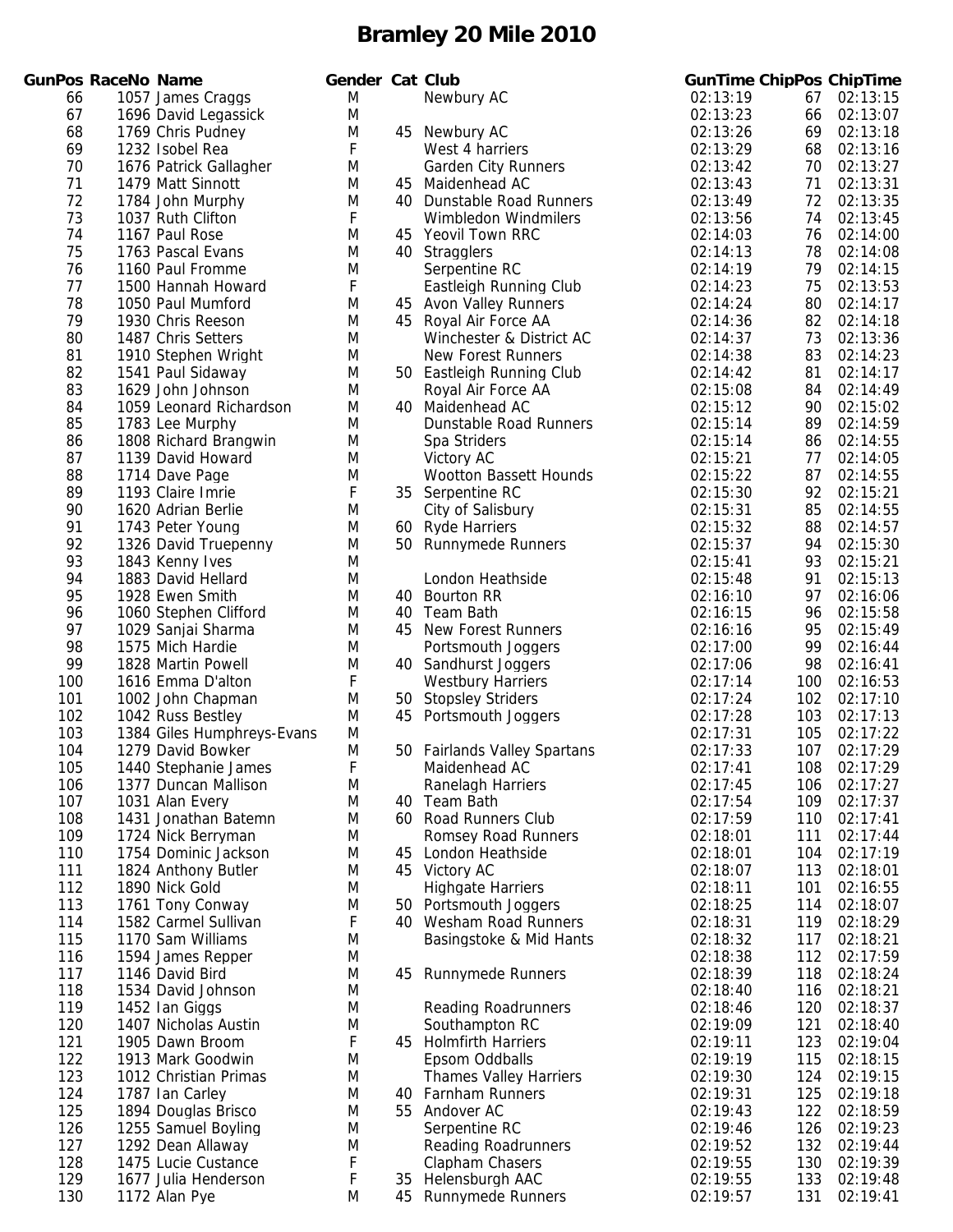|            | unPos RaceNo Name |                                        | Genc   |
|------------|-------------------|----------------------------------------|--------|
| 131        |                   | 1647 Sophie Voller                     | F.     |
| 132        |                   | 1565 Steve Butler                      | M      |
| 133        |                   | 1496 Glyn Jones                        | M      |
| 134        |                   | 1572 Malcolm Green                     | M      |
| 135        |                   | 1122 Julia Belyavin                    | F      |
| 136        |                   | 1527 Richard Bruce                     | M      |
| 137        |                   | 1896 Kawai Chung                       | Μ      |
| 138        |                   | 1854 Charles Ashby                     | Μ      |
| 139        |                   | 1652 Bernard Merron                    | M      |
| 140        |                   | 1311 Richard Sharland                  | Μ      |
| 141        |                   | 1171 Graham Bell                       | Μ      |
| 142        |                   | 1159 Steve Hopkins                     | Μ      |
| 143        |                   | 1852 Constantinos Stavrianak           | Μ      |
| 144        |                   | 1800 Kevin Chilton                     | Μ      |
| 145        |                   | 1107 Chris Atkinson                    | Μ      |
| 146        |                   | 1357 Stephen Francis                   | M      |
| 147        |                   | 1455 Helen Hinsley                     | F      |
| 148        |                   | 1367 Nicholas Holmes                   | M      |
| 149        |                   | 1493 Nick Kane                         | Μ      |
| 150        |                   | 1109 Brett Hutchinson                  | Μ      |
| 151        |                   | 1665 James Knight                      | Μ      |
| 152        |                   | 1729 Nicholas Le Neve Foster           | M      |
| 153        |                   | 1608 Nick Silcox                       | Μ      |
| 154        |                   | 1801 Roy Priestley                     | M      |
| 155        |                   | 1246 Alison Brownhill                  | F      |
| 156        |                   | 1056 Neil Beacher                      | M      |
| 157        |                   | 1358 Louisa Ruderman                   | F      |
| 158        |                   | 1398 Keith Scofield                    | M<br>F |
| 159        |                   | 1307 Kerri Renshaw                     |        |
| 160<br>161 |                   | 1891 Dominic Miles<br>1566 Clive Smith | Μ<br>M |
| 162        |                   | 1272 Susanne Enhard                    | F      |
| 163        |                   | 1866 Mark Curtis                       | Μ      |
| 164        |                   | 1429 Mark Simms                        | Μ      |
| 165        |                   | 1217 Steve Goodwin                     | M      |
| 166        |                   | 1228 David Priddy                      | M      |
| 167        |                   | 1586 Paul Mitchinson                   | M      |
| 168        |                   | 1147 Don Doe                           | Μ      |
| 169        |                   | 1148 Lee Neumann                       | Μ      |
| 170        |                   | 1166 Paul Lockyer                      | Μ      |
| 171        |                   | 1133 Michael Price                     | M      |
| 172        |                   | 1929 Alex Harris                       | Μ      |
| 173        |                   | 1392 Graham Hollowell                  | M      |
| 174        |                   | 1699 Carole Phillips                   | F      |
| 175        |                   | 1807 David Barnes                      | M      |
| 176        |                   | 1544 Fiona Ross Russell                | F      |
| 177        |                   | 1745 Daniel Davis                      | Μ      |
| 178        |                   | 1334 Matt Lane                         | M      |
| 179        |                   | 1767 Paul Leonard                      | Μ      |
| 180        |                   | 1483 Jamie Torrens                     | Μ      |
| 181        |                   | 1587 Tony Hewett                       | M      |
| 182        |                   | 1040 Simon Rowe                        | Μ      |
| 183        |                   | 1526 Jo Laing                          | F      |
| 184        |                   | 1324 Peter Bowles                      | Μ      |
| 185        |                   | 1912 Ryan Goodwin                      | M      |
| 186        |                   | 1406 Grahame Smee                      | Μ      |
| 187        |                   | 1375 Graham Blackburn                  | M      |
| 188        |                   | 1142 Paul Woolley                      | M      |
| 189        |                   | 1063 Laura Hales                       | F      |
| 190        |                   | 1294 Rick Wyatt                        | Μ      |
| 191        |                   | 1477 John Compton                      | Μ      |
| 192        |                   | 1659 Alan Lewis                        | Μ      |
| 193        |                   | 1603 Michael Bright                    | Μ      |
| 194        |                   | 1276 Peter Smith                       | M      |
| 195        |                   | 1005 Matthew Perks                     | M      |

|            | <b>GunPos RaceNo Name</b> |                                              | Gender Cat Club |          |                                                   |                      |            | <b>GunTime ChipPos ChipTime</b> |
|------------|---------------------------|----------------------------------------------|-----------------|----------|---------------------------------------------------|----------------------|------------|---------------------------------|
| 131        |                           | 1647 Sophie Voller                           | F               |          | <b>Westbury Harriers</b>                          | 02:19:58             | 128        | 02:19:37                        |
| 132        |                           | 1565 Steve Butler                            | M               |          | <b>Marlow Striders</b>                            | 02:19:59             | 129        | 02:19:39                        |
| 133        |                           | 1496 Glyn Jones                              | M               | 45       | <b>Reading Roadrunners</b>                        | 02:20:08             | 137        | 02:20:01                        |
| 134        |                           | 1572 Malcolm Green                           | M               |          | 45 Winchester & District AC                       | 02:20:09             | 135        | 02:19:56                        |
| 135        |                           | 1122 Julia Belyavin                          | F               |          | Bristol & West AC                                 | 02:20:11             | 136        | 02:19:57                        |
| 136        |                           | 1527 Richard Bruce                           | M               |          | 45 Isle of Wight Road Runners                     | 02:20:13             | 134        | 02:19:56                        |
| 137        |                           | 1896 Kawai Chung                             | M               |          | <b>Mornington Chasers</b>                         | 02:20:14             | 138        | 02:20:10                        |
| 138        |                           | 1854 Charles Ashby                           | M               |          | 40 Farnham Runners                                | 02:20:42             | 142        | 02:20:30                        |
| 139        |                           | 1652 Bernard Merron                          | M               | 55       | <b>Swindon Harriers</b>                           | 02:20:45             | 141        | 02:20:29                        |
| 140        |                           | 1311 Richard Sharland                        | M               | 40       | Marlborough Running Club                          | 02:20:56             | 127        | 02:19:28                        |
| 141        |                           | 1171 Graham Bell                             | M               |          | 40 London Heathside                               | 02:21:05             | 139        | 02:20:23                        |
| 142        |                           | 1159 Steve Hopkins                           | M               |          | Datchet Dashers                                   | 02:21:09             | 144        | 02:20:44                        |
| 143        |                           | 1852 Constantinos Stavrianak                 | M               |          | London Heathside                                  | 02:21:11             | 140        | 02:20:29                        |
| 144        |                           | 1800 Kevin Chilton                           | M               |          | Swindon Striders                                  | 02:21:20             | 147        | 02:21:09                        |
| 145        |                           | 1107 Chris Atkinson                          | M               |          | 40 Avon Valley Runners                            | 02:21:22             | 149        | 02:21:10                        |
| 146        |                           | 1357 Stephen Francis                         | M               |          |                                                   | 02:21:24             | 150        | 02:21:14                        |
| 147<br>148 |                           | 1455 Helen Hinsley<br>1367 Nicholas Holmes   | F<br>M          | 40<br>50 | <b>Bitton Road Runners</b><br>Fleet & Crookham AC | 02:21:29<br>02:21:29 | 151<br>152 | 02:21:15<br>02:21:23            |
| 149        |                           | 1493 Nick Kane                               | M               |          | 45 Bitton Road Runners                            | 02:21:29             | 148        | 02:21:09                        |
| 150        |                           | 1109 Brett Hutchinson                        | M               |          | Hillingdon AC                                     | 02:21:39             | 146        | 02:21:01                        |
| 151        |                           | 1665 James Knight                            | M               |          |                                                   | 02:21:57             | 154        | 02:21:39                        |
| 152        |                           | 1729 Nicholas Le Neve Foster                 | M               |          |                                                   | 02:21:59             | 143        | 02:20:34                        |
| 153        |                           | 1608 Nick Silcox                             | M               | 40       |                                                   | 02:22:03             | 153        | 02:21:33                        |
| 154        |                           | 1801 Roy Priestley                           | M               |          | <b>Blackheath and Bromley Harriers</b>            | 02:22:07             | 145        | 02:20:46                        |
| 155        |                           | 1246 Alison Brownhill                        | F               |          | 45 West 4 Harriers                                | 02:22:19             | 156        | 02:22:05                        |
| 156        |                           | 1056 Neil Beacher                            | M               |          | Winchester & District AC                          | 02:22:21             | 158        | 02:22:08                        |
| 157        |                           | 1358 Louisa Ruderman                         | F               |          | Serpentine RC                                     | 02:22:24             | 157        | 02:22:06                        |
| 158        |                           | 1398 Keith Scofield                          | M               |          | Clapham Chasers                                   | 02:22:30             | 159        | 02:22:10                        |
| 159        |                           | 1307 Kerri Renshaw                           | F               |          | Hillingdon AC                                     | 02:22:33             | 162        | 02:22:26                        |
| 160        |                           | 1891 Dominic Miles                           | M               |          |                                                   | 02:22:41             | 155        | 02:21:46                        |
| 161        |                           | 1566 Clive Smith                             | M               | 40       | City of Salisbury                                 | 02:22:49             | 160        | 02:22:13                        |
| 162        |                           | 1272 Susanne Enhard                          | F               | 40       | <b>Compton Harriers</b>                           | 02:23:00             | 163        | 02:22:43                        |
| 163        |                           | 1866 Mark Curtis                             | M               | 40       | Andover AC                                        | 02:23:10             | 161        | 02:22:26                        |
| 164        |                           | 1429 Mark Simms                              | M               |          |                                                   | 02:23:13             | 165        | 02:22:53                        |
| 165        |                           | 1217 Steve Goodwin                           | M               | 55       | Winchester & District AC                          | 02:23:14             | 164        | 02:22:44                        |
| 166        |                           | 1228 David Priddy                            | M               |          | 45 Datchet Dashers                                | 02:23:18             | 166        | 02:23:03                        |
| 167        |                           | 1586 Paul Mitchinson                         | M               |          | Victory AC                                        | 02:23:27             | 167        | 02:23:09                        |
| 168        |                           | 1147 Don Doe                                 | M               | 50       | Poole Runners                                     | 02:23:41             | 168        | 02:23:20                        |
| 169        |                           | 1148 Lee Neumann                             | M               | 40       | <b>Chichester Runers</b>                          | 02:23:41             | 169        | 02:23:20                        |
| 170        |                           | 1166 Paul Lockyer                            | M               |          | Tewkesbury AC                                     | 02:23:44             | 171        | 02:23:32                        |
| 171        |                           | 1133 Michael Price                           | M               | 40       |                                                   | 02:23:58             |            | 172 02:23:42                    |
| 172        |                           | 1929 Alex Harris                             | M               | 40       |                                                   | 02:24:06             | 173        | 02:23:42                        |
| 173        |                           | 1392 Graham Hollowell                        | M               | 40       | <b>Wootton Road Runners</b>                       | 02:24:13             | 170        | 02:23:32                        |
| 174        |                           | 1699 Carole Phillips                         | F               |          | 45 Swindon Striders                               | 02:24:18             | 174        | 02:23:54<br>02:24:01            |
| 175<br>176 |                           | 1807 David Barnes<br>1544 Fiona Ross Russell | M<br>F          | 50       | Eastleigh Running Club<br>50 City of Salisbury    | 02:24:31<br>02:24:41 | 176<br>177 | 02:24:05                        |
| 177        |                           | 1745 Daniel Davis                            | M               |          | Swindon Striders                                  | 02:24:43             | 179        | 02:24:30                        |
| 178        |                           | 1334 Matt Lane                               | M               |          | 40 Andover AC                                     | 02:24:45             | 175        | 02:24:01                        |
| 179        |                           | 1767 Paul Leonard                            | M               |          | Wimbledon Windmilers                              | 02:24:56             | 180        | 02:24:32                        |
| 180        |                           | 1483 Jamie Torrens                           | M               |          | Serpentine RC                                     | 02:25:08             | 178        | 02:24:14                        |
| 181        |                           | 1587 Tony Hewett                             | M               |          | Portsmouth Joggers                                | 02:25:32             | 187        | 02:25:26                        |
| 182        |                           | 1040 Simon Rowe                              | M               |          | Hart Road Runners                                 | 02:25:34             | 185        | 02:24:55                        |
| 183        |                           | 1526 Jo Laing                                | F               | 40       | <b>Fairlands Valley Spartans</b>                  | 02:25:35             | 183        | 02:24:51                        |
| 184        |                           | 1324 Peter Bowles                            | M               |          | 40 Serpentine RC                                  | 02:25:46             | 184        | 02:24:54                        |
| 185        |                           | 1912 Ryan Goodwin                            | M               |          | Epsom Oddballs                                    | 02:25:47             | 182        | 02:24:43                        |
| 186        |                           | 1406 Grahame Smee                            | M               |          | 40 Hart Road Runners                              | 02:25:48             | 186        | 02:25:09                        |
| 187        |                           | 1375 Graham Blackburn                        | M               |          | 45 Fairlands Valley Spartans                      | 02:26:04             | 188        | 02:25:33                        |
| 188        |                           | 1142 Paul Woolley                            | M               |          | Datchet Dashers                                   | 02:26:14             | 191        | 02:25:49                        |
| 189        |                           | 1063 Laura Hales                             | F               |          | 40 Windle Valley Runners                          | 02:26:15             | 192        | 02:26:05                        |
| 190        |                           | 1294 Rick Wyatt                              | M               |          | Newbury AC                                        | 02:26:16             | 181        | 02:24:41                        |
| 191        |                           | 1477 John Compton                            | M               |          | Southampton RC                                    | 02:26:29             | 189        | 02:25:47                        |
| 192        |                           | 1659 Alan Lewis                              | M               |          | 55 Poole Runners                                  | 02:26:31             | 190        | 02:25:48                        |
| 193        |                           | 1603 Michael Bright                          | M               |          | <b>Chippenham Harriers</b>                        | 02:26:42             | 193        | 02:26:23                        |
| 194        |                           | 1276 Peter Smith                             | M               |          | 45 Fairlands Valley Spartans                      | 02:26:59             | 195        | 02:26:30                        |
| 195        |                           | 1005 Matthew Perks                           | M               |          |                                                   | 02:27:12             | 201        | 02:26:49                        |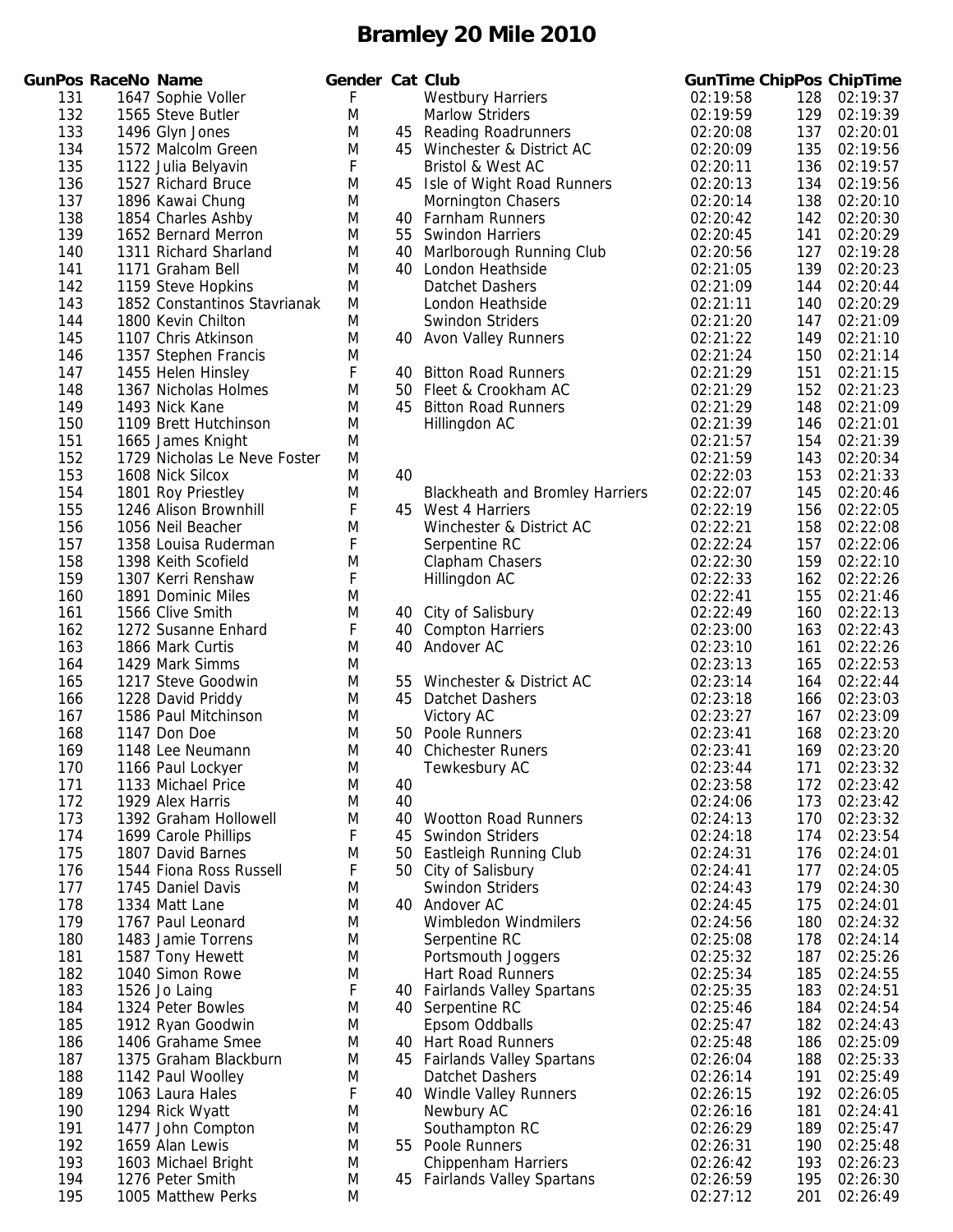|            | unPos RaceNo Name |                                             | Geno   |
|------------|-------------------|---------------------------------------------|--------|
| 196        |                   | 1628 Bill Watson                            | Μ      |
| 197        |                   | 1933 Mike Roberts                           | M      |
| 198        |                   | 1610 Dawn Clark                             | F.     |
| 199        |                   | 1028 Simon Toms                             | Μ      |
| 200        |                   | 1114 Steve Shuck                            | M      |
| 201        |                   | 1684 Jackie Rockliffe                       | F      |
| 202        |                   | 1428 Richard Dunbabin                       | Μ      |
| 203        |                   | 1287 Jane Georghiou                         | F      |
| 204        |                   | 1615 Gareth Knight                          | M      |
| 205        |                   | 1944 Paul Johnson                           | Μ      |
| 206        |                   | 1682 Clare Mullenger                        | F      |
| 207        |                   | 1184 David Williamson                       | M      |
| 208        |                   | 1422 Jol Marshall                           | M      |
| 209        |                   | 1383 Stephen Sear                           | M      |
| 210        |                   | 1804 Keith Hull                             | Μ      |
| 211<br>212 |                   | 1112 Peter Grigoleit                        | Μ<br>F |
| 213        |                   | 1630 Joanne Johnson<br>1895 John Mcnally    | Μ      |
| 214        |                   | 1771 Martin Davies                          | M      |
| 215        |                   | 1095 Andy Carton                            | Μ      |
| 216        |                   | 1876 Lisa Bennett                           | F      |
| 217        |                   | 1581 Michael Edge                           | Μ      |
| 218        |                   | 1535 Tom Sumpster                           | Μ      |
| 219        |                   | 1811 Jim Mahoney                            | Μ      |
| 220        |                   | 1288 Jim Brown                              | Μ      |
| 221        |                   | 1244 Peter Linton                           | Μ      |
| 222        |                   | 1116 Kevin Mccarthy                         | M      |
| 223        |                   | 1657 Rob Wickham                            | Μ      |
| 224        |                   | 1018 Paula Hill                             | F      |
| 225        |                   | 1836 John Gregory                           | Μ      |
| 226        |                   | 1898 Thomas Whitney                         | M      |
| 227        |                   | 1932 Sophie Delderfield                     | F      |
| 228        |                   | 1137 Jenny Hunt                             | F      |
| 229        |                   | 1853 John Tomlinson                         | M      |
| 230        |                   | 1328 Alistair Longworth                     | Μ      |
| 231<br>232 |                   | 1418 Oliver Williams<br>1564 Jonathan Ellis | Μ      |
| 233        |                   | 1926 John Greenhill                         | Μ<br>M |
| 234        |                   | 1179 David Baldwin                          | M      |
| 235        |                   | 1262 Steve Rhodes                           | M      |
| 236        |                   | 1387 Chris Furness                          | M      |
| 237        |                   | 1150 Christopher Burghes                    | M      |
| 238        |                   | 1021 Jeff Prestridge                        | Μ      |
| 239        |                   | 1668 Peter Barber                           | M      |
| 240        |                   | 1014 Ian Combellack                         | M      |
| 241        |                   | 1094 Martin Loveless                        | M      |
| 242        |                   | 1006 Graham Cotterell                       | M      |
| 243        |                   | 1744 Peter Lemon                            | Μ      |
| 244        |                   | 1200 Nick Kimber                            | Μ      |
| 245        |                   | 1401 Robert Crangle                         | M      |
| 246        |                   | 1870 Steve Marcer                           | M      |
| 247        |                   | 1558 Matthew Taylor                         | M      |
| 248        |                   | 1806 Maria Russell                          | F      |
| 249        |                   | 1443 Richard Sidlin                         | Μ      |
| 250<br>251 |                   | 1917 Matthew Cross<br>1709 Chris Hunt       | Μ<br>M |
| 252        |                   | 1742 Nick Adams                             | M      |
| 253        |                   | 1427 Richard Pickering                      | Μ      |
| 254        |                   | 1577 Martin Halling                         | M      |
| 255        |                   | 1215 Phil Chamberlain                       | Μ      |
| 256        |                   | 1105 Clive Blackman                         | M      |
| 257        |                   | 1163 Jon Leigh                              | M      |
| 258        |                   | 1494 Laura Denison                          | F      |
| 259        |                   | 1119 Sayeed Islam                           | Μ      |
| 260        |                   | 1362 Lionel Handy                           | Μ      |

|     | <b>GunPos RaceNo Name</b> |                          | Gender Cat Club |    |                                               |          |     | <b>GunTime ChipPos ChipTime</b> |
|-----|---------------------------|--------------------------|-----------------|----|-----------------------------------------------|----------|-----|---------------------------------|
| 196 |                           | 1628 Bill Watson         | M               |    | 40 Reading Roadrunners                        | 02:27:16 | 199 | 02:26:42                        |
| 197 |                           | 1933 Mike Roberts        | M               |    | 40 Hardley Runners                            | 02:27:17 | 197 | 02:26:34                        |
| 198 |                           | 1610 Dawn Clark          | F               |    | Spa Striders                                  | 02:27:22 | 198 | 02:26:38                        |
| 199 |                           | 1028 Simon Toms          | M               |    | 40 Denmead Striders                           | 02:27:23 | 204 | 02:27:02                        |
| 200 |                           | 1114 Steve Shuck         | M               |    | 50 Littledown Harriers                        | 02:27:29 | 196 | 02:26:32                        |
| 201 |                           | 1684 Jackie Rockliffe    | F               |    | 35 Avon Valley Runners                        | 02:27:29 | 206 | 02:27:04                        |
| 202 |                           | 1428 Richard Dunbabin    | M               |    | 50 Woodstock Harriers                         | 02:27:30 | 207 | 02:27:10                        |
| 203 |                           | 1287 Jane Georghiou      | F               | 55 | Farnham Runners                               | 02:27:31 | 209 | 02:27:20                        |
| 204 |                           | 1615 Gareth Knight       | M               |    | 50 West Wight Road Runners                    | 02:27:34 | 200 | 02:26:47                        |
| 205 |                           | 1944 Paul Johnson        | M               |    | 45 Southampton RC                             | 02:27:37 | 194 | 02:26:25                        |
| 206 |                           | 1682 Clare Mullenger     | F               |    | Wimbledon Windmilers                          | 02:27:38 | 208 | 02:27:14                        |
| 207 |                           | 1184 David Williamson    | M               |    | <b>Windle Valley Runners</b>                  | 02:27:51 | 202 | 02:26:50                        |
| 208 |                           | 1422 Jol Marshall        | M               | 40 |                                               | 02:27:59 | 212 | 02:27:40                        |
| 209 |                           | 1383 Stephen Sear        | M               |    | Fleet & Crookham AC                           | 02:28:01 | 203 | 02:27:00                        |
| 210 |                           | 1804 Keith Hull          | M               |    | 60 Windle Valley Runners                      | 02:28:03 | 215 | 02:27:53                        |
| 211 |                           | 1112 Peter Grigoleit     | M               |    | 45 Basingstoke & Mid Hants                    | 02:28:06 | 214 | 02:27:52                        |
| 212 |                           | 1630 Joanne Johnson      | F               |    | Royal Air Force AA                            | 02:28:13 | 216 | 02:27:53                        |
| 213 |                           | 1895 John Mcnally        | M               |    | 55 Spa Striders                               | 02:28:22 | 205 | 02:27:03                        |
| 214 |                           | 1771 Martin Davies       | M               |    | 50 Eastleigh Running Club                     | 02:28:29 | 218 | 02:28:01                        |
| 215 |                           |                          | M               |    | 50 Winchester & District AC                   | 02:28:38 | 211 | 02:27:38                        |
|     |                           | 1095 Andy Carton         |                 |    |                                               |          |     |                                 |
| 216 |                           | 1876 Lisa Bennett        | F               | 35 | <b>Team Bath</b>                              | 02:28:39 | 222 | 02:28:25                        |
| 217 |                           | 1581 Michael Edge        | M               |    | 45 Wesham Road Runners                        | 02:28:44 | 228 | 02:28:40                        |
| 218 |                           | 1535 Tom Sumpster        | M               |    |                                               | 02:28:46 | 224 | 02:28:26                        |
| 219 |                           | 1811 Jim Mahoney         | M               | 45 |                                               | 02:28:53 | 210 | 02:27:30                        |
| 220 |                           | 1288 Jim Brown           | M               | 55 | <b>Fairlands Valley Spartans</b>              | 02:28:55 | 221 | 02:28:23                        |
| 221 |                           | 1244 Peter Linton        | M               | 45 | <b>Compton Harriers</b>                       | 02:28:55 | 217 | 02:27:55                        |
| 222 |                           | 1116 Kevin Mccarthy      | M               | 45 | Road Runners Club                             | 02:28:58 | 220 | 02:28:09                        |
| 223 |                           | 1657 Rob Wickham         | M               | 40 | Poole AC                                      | 02:29:03 | 213 | 02:27:51                        |
| 224 |                           | 1018 Paula Hill          | F               | 45 | <b>Denmead Striders</b>                       | 02:29:04 | 229 | 02:28:42                        |
| 225 |                           | 1836 John Gregory        | M               |    | 50 Reading AC                                 | 02:29:17 | 231 | 02:28:48                        |
| 226 |                           | 1898 Thomas Whitney      | M               |    |                                               | 02:29:21 | 223 | 02:28:26                        |
| 227 |                           | 1932 Sophie Delderfield  | F               |    | Vale of Aylesbury AC                          | 02:29:39 | 219 | 02:28:04                        |
| 228 |                           | 1137 Jenny Hunt          | F               |    | Guildford & Godalming AC                      | 02:29:40 | 234 | 02:29:13                        |
| 229 |                           | 1853 John Tomlinson      | M               |    | 55 Basingstoke & Mid Hants                    | 02:29:44 | 235 | 02:29:18                        |
| 230 |                           | 1328 Alistair Longworth  | M               |    | <b>Romsey Road Runners</b>                    | 02:29:49 | 227 | 02:28:40                        |
| 231 |                           | 1418 Oliver Williams     | M               |    |                                               | 02:29:51 | 226 | 02:28:29                        |
| 232 |                           | 1564 Jonathan Ellis      | M               |    | Fareham Crusaders                             | 02:29:51 | 225 | 02:28:27                        |
| 233 |                           | 1926 John Greenhill      | M               |    | 45 Woodstock Harriers                         | 02:29:52 | 241 | 02:29:50                        |
| 234 |                           | 1179 David Baldwin       | M               |    | Victory AC                                    | 02:29:53 | 237 | 02:29:33                        |
| 235 |                           | 1262 Steve Rhodes        | M               |    | Reigate Priory AC                             | 02:29:56 | 240 | 02:29:41                        |
| 236 |                           | 1387 Chris Furness       | M               |    | Basingstoke & Mid Hants                       | 02:30:03 | 239 | 02:29:40                        |
| 237 |                           | 1150 Christopher Burghes | M               |    | Basingstoke & Mid Hants                       | 02:30:03 | 233 | 02:29:10                        |
| 238 |                           | 1021 Jeff Prestridge     | M               |    | 50 Serpentine RC                              | 02:30:17 | 238 | 02:29:34                        |
| 239 |                           | 1668 Peter Barber        | M               |    | Fareham Crusaders                             | 02:30:29 | 232 | 02:29:00                        |
| 240 |                           | 1014 Ian Combellack      | M               |    | 50 Reading Joggers                            | 02:30:30 | 230 | 02:28:47                        |
| 241 |                           | 1094 Martin Loveless     | M               | 50 | <b>Hardley Runners</b>                        | 02:30:41 | 245 | 02:30:09                        |
| 242 |                           | 1006 Graham Cotterell    | M               | 50 | Southampton RC                                | 02:30:52 | 242 | 02:29:51                        |
| 243 |                           | 1744 Peter Lemon         | M               | 45 | Wimborne AC                                   | 02:31:07 | 236 | 02:29:23                        |
| 244 |                           | 1200 Nick Kimber         | M               | 50 | Stubbington Green                             | 02:31:14 | 251 | 02:30:48                        |
| 245 |                           | 1401 Robert Crangle      | M               | 45 | Serpentine RC                                 | 02:31:17 | 243 | 02:30:05                        |
| 246 |                           | 1870 Steve Marcer        | M               |    | Southampton RC                                | 02:31:25 | 247 | 02:30:16                        |
| 247 |                           | 1558 Matthew Taylor      | M               |    | 40 Winchester & District AC                   | 02:31:28 | 249 | 02:30:29                        |
| 248 |                           | 1806 Maria Russell       | F               |    | Bearbrook Joggers                             | 02:31:29 | 252 | 02:30:50                        |
| 249 |                           | 1443 Richard Sidlin      | M               |    | 45 Fairlands Valley Spartans                  | 02:31:30 | 255 | 02:31:00                        |
| 250 |                           | 1917 Matthew Cross       | M               |    | City of Salisbury                             | 02:31:33 | 246 | 02:30:15                        |
| 251 |                           | 1709 Chris Hunt          | M               |    |                                               | 02:31:34 | 258 | 02:31:17                        |
| 252 |                           | 1742 Nick Adams          | M               | 45 | Spa Striders                                  | 02:31:50 | 244 | 02:30:08                        |
|     |                           |                          |                 |    |                                               |          |     |                                 |
| 253 |                           | 1427 Richard Pickering   | M               | 45 | Wimbledon Windmilers<br>50 St Albans Striders | 02:31:56 | 256 | 02:31:16                        |
| 254 |                           | 1577 Martin Halling      | M               |    |                                               | 02:31:57 | 248 | 02:30:27                        |
| 255 |                           | 1215 Phil Chamberlain    | M               |    | Fareham Crusaders                             | 02:32:02 | 250 | 02:30:32                        |
| 256 |                           | 1105 Clive Blackman      | M               | 50 |                                               | 02:32:07 | 254 | 02:31:00                        |
| 257 |                           | 1163 Jon Leigh           | M               | 45 | <b>Stubbington Green</b>                      | 02:32:10 | 261 | 02:31:44                        |
| 258 |                           | 1494 Laura Denison       | F               |    | Serpentine RC                                 | 02:32:11 | 257 | 02:31:16                        |
| 259 |                           | 1119 Sayeed Islam        | M               | 40 | Maidenhead AC                                 | 02:32:16 | 253 | 02:30:56                        |
| 260 |                           | 1362 Lionel Handy        | M               |    | 50 New Forest Runners                         | 02:32:18 | 260 | 02:31:29                        |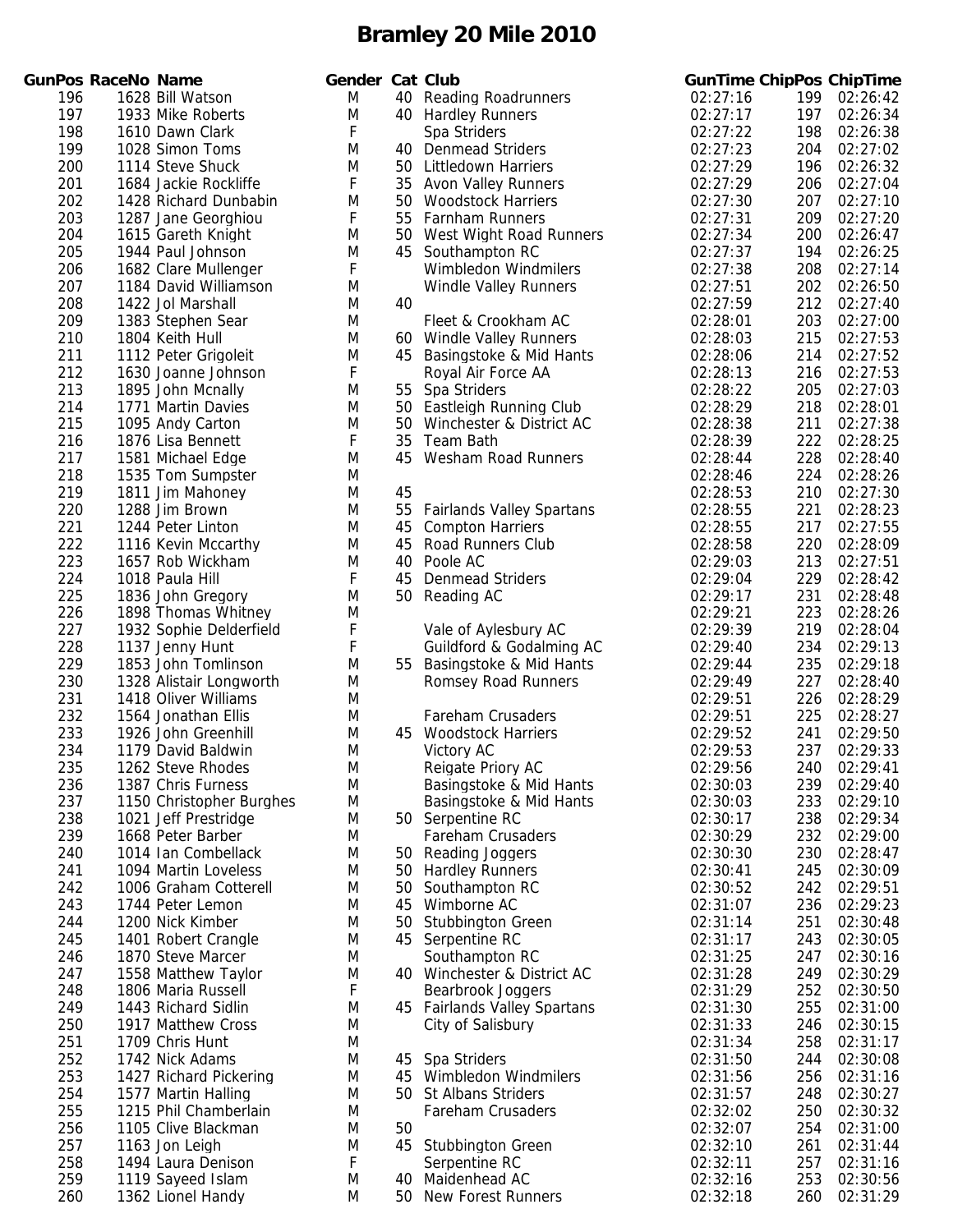|            | GunPos RaceNo Name |                                          | Gen    |
|------------|--------------------|------------------------------------------|--------|
| 261        |                    | 1315 Susie Macgregor                     | F      |
| 262        |                    | 1683 James Constable                     | M      |
|            |                    |                                          | M      |
| 263        |                    | 1177 Brent Curless<br>1812 Nick Steevens | N      |
| 264        |                    |                                          |        |
| 265        |                    | 1847 Mark Samson                         | N      |
| 266        |                    | 1685 V Sesto                             | F      |
| 267        |                    | 1379 Doug Murray                         | N      |
| 268        |                    | 1345 Andrew Moore                        | M      |
| 269        |                    | 1537 Joe Happe                           | N      |
| 270<br>271 |                    | 1857 Chris Booth<br>1039 Gemma Collings  | M<br>F |
| 272        |                    |                                          | M      |
| 273        |                    | 1820 Ian Payne<br>1123 Paul Blundell     | N      |
| 274        |                    | 1562 Cheryl Blackwood                    | F      |
| 275        |                    | 1516 Helen Chalk                         | F      |
| 276        |                    | 1286 Kim Travis                          | N      |
| 277        |                    | 1275 Marcus Lee                          | N      |
| 278        |                    | 1791 Martin Leat                         | M      |
| 279        |                    | 1525 Mark Grandy                         | M      |
| 280        |                    | 1776 Paul Hart                           | M      |
| 281        |                    | 1532 Daniel Crane                        | M      |
| 282        |                    | 1549 Trevor Anderson                     | M      |
| 283        |                    | 1420 Quentin Jones                       | M      |
| 284        |                    | 1405 Daniele Franceschini                | N      |
| 285        |                    | 1879 Mike Elmes                          | M      |
| 286        |                    | 1819 Gavin Rennie                        | M      |
| 287        |                    | 1303 Paul Street                         | N      |
| 288        |                    | 1551 Martin Welsh                        | M      |
| 289        |                    | 1348 Steve Mayfield                      | M      |
| 290        |                    | 1492 Elena Thompson                      | F      |
| 291        |                    | 1231 Russell Burton                      | M      |
| 292        |                    | 1248 Oliver Lindsay                      | N      |
| 293        |                    | 1154 Nina O'brien                        | F      |
| 294        |                    | 1619 Tina Chantrey                       | F      |
| 295        |                    | 1893 John Stone                          | M      |
| 296        |                    | 1501 Paul Turle                          | M      |
| 297        |                    | 1432 Andrew Notley                       | M      |
| 298        |                    | 1937 Sophie Green                        | F      |
| 299        |                    | 1942 Iaan Davies                         | N      |
| 300        |                    | 1453 Martin Smith                        | N      |
| 301        |                    | 1506 Robert Harvey                       | M      |
| 302        |                    | 1609 Priscilla Brunning                  | F      |
| 303        |                    | 1809 Bob Sweetlove                       | M      |
| 304        |                    | 1173 John Flaherty                       | N<br>F |
| 305        |                    | 1281 Magda Bennett                       | N      |
| 306<br>307 |                    | 1762 Andy Dean<br>1129 Martin Croucher   | N      |
| 308        |                    | 1740 Simon Wool                          | N      |
| 309        |                    | 1470 Llewellyn Dowie                     | M      |
| 310        |                    | 1624 Billy Dyer                          | M      |
| 311        |                    | 1722 Rhys Henderson                      | M      |
| 312        |                    | 1738 Christopher Hunt                    | M      |
| 313        |                    | 1332 James Allen                         | M      |
| 314        |                    | 1788 Edwina Colclough                    | F      |
| 315        |                    | 1162 Avril Riddell                       | F      |
| 316        |                    | 1583 Jegsy Fergusson                     | F      |
| 317        |                    | 1749 Jon Greenhalgh                      | N      |
| 318        |                    | 1838 George Shoulder                     | M      |
| 319        |                    | 1403 David Khan                          | N      |
| 320        |                    | 1858 Gavin Newton                        | M      |
| 321        |                    | 1378 Richard Lawrance                    | M      |
| 322        |                    | 1892 Kevin Gover                         | M      |
| 323        |                    | 1204 Martin Bacon                        | M      |
| 324        |                    | 1576 Valerie Metcalf                     | F      |
| 325        |                    | 1545 Tamatha Ryan                        | N      |

|            | <b>GunPos RaceNo Name</b> |                                           | Gender Cat Club |     |                                                        | <b>GunTime ChipPos ChipTime</b> |            |                      |
|------------|---------------------------|-------------------------------------------|-----------------|-----|--------------------------------------------------------|---------------------------------|------------|----------------------|
| 261        |                           | 1315 Susie Macgregor                      | F               |     | 40 Stubbington Green                                   | 02:32:20                        | 266        | 02:32:20             |
| 262        |                           | 1683 James Constable                      | M               |     | Wimbledon Windmilers                                   | 02:32:43                        | 265        | 02:32:18             |
| 263        |                           | 1177 Brent Curless                        | M               | 50  | <b>Datchet Dashers</b>                                 | 02:32:53                        | 268        | 02:32:35             |
| 264        |                           | 1812 Nick Steevens                        | M               |     |                                                        | 02:32:55                        | 262        | 02:32:08             |
| 265        |                           | 1847 Mark Samson                          | M               |     | <b>Reading Roadrunners</b>                             | 02:32:56                        | 259        | 02:31:26             |
| 266        |                           | 1685 V Sesto                              | F               | 35  | New Forest Runners                                     | 02:33:01                        | 264        | 02:32:14             |
| 267        |                           | 1379 Doug Murray                          | M               | 40  | Fleet & Crookham AC                                    | 02:33:24                        | 267        | 02:32:22             |
| 268        |                           | 1345 Andrew Moore                         | M               | 50  | <b>Reading Roadrunners</b>                             | 02:34:03                        | 274        | 02:33:33             |
| 269        |                           | 1537 Joe Happe                            | M               | 40  | <b>Orion Harriers</b>                                  | 02:34:08                        | 270        | 02:32:46             |
| 270        |                           | 1857 Chris Booth                          | M               | 40  |                                                        | 02:34:09                        | 273        | 02:33:32             |
| 271        |                           | 1039 Gemma Collings                       | F               | 35  | <b>Chippenham Harriers</b>                             | 02:34:12                        | 271        | 02:33:04             |
| 272        |                           | 1820 Ian Payne                            | M               |     | Serpentine RC                                          | 02:34:24                        | 263        | 02:32:10             |
| 273<br>274 |                           | 1123 Paul Blundell                        | M<br>F          |     | 45 Hardley Runners                                     | 02:34:45                        | 277<br>269 | 02:34:13<br>02:32:43 |
| 275        |                           | 1562 Cheryl Blackwood<br>1516 Helen Chalk | F               |     | Army Athletics Association<br><b>Fareham Crusaders</b> | 02:34:47<br>02:34:50            | 272        | 02:33:22             |
| 276        |                           | 1286 Kim Travis                           | M               | 45  |                                                        | 02:35:01                        | 276        | 02:34:07             |
| 277        |                           | 1275 Marcus Lee                           | M               |     | <b>Stubbington Green</b>                               | 02:35:02                        | 284        | 02:34:36             |
| 278        |                           | 1791 Martin Leat                          | M               |     | 50 Serpentine RC                                       | 02:35:17                        | 280        | 02:34:23             |
| 279        |                           | 1525 Mark Grandy                          | M               |     | Portsmouth Joggers                                     | 02:35:20                        | 275        | 02:33:55             |
| 280        |                           | 1776 Paul Hart                            | M               |     | 50 Epsom Oddballs                                      | 02:35:23                        | 288        | 02:35:07             |
| 281        |                           | 1532 Daniel Crane                         | M               |     |                                                        | 02:35:37                        | 279        | 02:34:21             |
| 282        |                           | 1549 Trevor Anderson                      | M               | 50. | The Sixth Dimension                                    | 02:35:45                        | 294        | 02:35:32             |
| 283        |                           | 1420 Quentin Jones                        | M               | 40  | Wimbledon Windmilers                                   | 02:35:51                        | 291        | 02:35:23             |
| 284        |                           | 1405 Daniele Franceschini                 | M               |     | 55 Eastleigh Running Club                              | 02:35:58                        | 278        | 02:34:15             |
| 285        |                           | 1879 Mike Elmes                           | M               |     | <b>Totton Running Club</b>                             | 02:36:01                        | 281        | 02:34:31             |
| 286        |                           | 1819 Gavin Rennie                         | M               |     | 45 Reading Roadrunners                                 | 02:36:05                        | 292        | 02:35:27             |
| 287        |                           | 1303 Paul Street                          | M               |     | 45 Gosport Road Runners                                | 02:36:10                        | 282        | 02:34:34             |
| 288        |                           | 1551 Martin Welsh                         | M               |     | Andover AC                                             | 02:36:20                        | 283        | 02:34:34             |
| 289        |                           | 1348 Steve Mayfield                       | M               |     | 40 Fairlands Valley Spartans                           | 02:36:30                        | 297        | 02:36:00             |
| 290        |                           | 1492 Elena Thompson                       | F               |     |                                                        | 02:36:35                        | 290        | 02:35:22             |
| 291        |                           | 1231 Russell Burton                       | M               | 55  | Basingstoke & Mid Hants                                | 02:36:37                        | 285        | 02:34:59             |
| 292        |                           | 1248 Oliver Lindsay                       | M               |     |                                                        | 02:36:39                        | 286        | 02:35:00             |
| 293        |                           | 1154 Nina O'brien                         | F               |     | <b>Reading Roadrunners</b>                             | 02:36:43                        | 298        | 02:36:08             |
| 294        |                           | 1619 Tina Chantrey                        | F               |     | 35 Stubbington Green                                   | 02:36:44                        | 287        | 02:35:03             |
| 295        |                           | 1893 John Stone                           | M               | 60  | Serpentine RC                                          | 02:36:53                        | 289        | 02:35:08             |
| 296        |                           | 1501 Paul Turle                           | M               | 50  | <b>Gosport Road Runners</b>                            | 02:37:04                        | 293        | 02:35:29             |
| 297        |                           | 1432 Andrew Notley                        | M               |     | 40 Bromsgrove and Reditch Athletics Clu 02:37:23       |                                 | 305        | 02:36:44             |
| 298        |                           | 1937 Sophie Green                         | F               |     | Vale of Aylesbury AC                                   | 02:37:25                        | 296        | 02:35:50             |
| 299        |                           | 1942 Iaan Davies                          | M               | 40  | Portsmouth Joggers                                     | 02:37:34                        | 308        | 02:36:50             |
| 300        |                           | 1453 Martin Smith                         | M               | 55  |                                                        | 02:37:38                        | 303        | 02:36:33             |
| 301        |                           | 1506 Robert Harvey                        | M               |     | <b>Reading Roadrunners</b>                             | 02:37:40                        | 302        | 02:36:29             |
| 302        |                           | 1609 Priscilla Brunning                   | F               |     | <b>Hart Road Runners</b>                               | 02:37:42                        | 299        | 02:36:12             |
| 303        |                           | 1809 Bob Sweetlove<br>1173 John Flaherty  | M               |     | 40 Poole AC                                            | 02:37:43                        | 322        | 02:37:43             |
| 304<br>305 |                           |                                           | M<br>F          | 40  | Wimbledon Windmilers                                   | 02:37:43<br>02:37:45            | 310<br>312 | 02:37:03<br>02:37:04 |
| 306        |                           | 1281 Magda Bennett<br>1762 Andy Dean      | M               |     | 35 Reading Roadrunners<br><b>Watford Joggers</b>       | 02:37:48                        | 313        | 02:37:12             |
| 307        |                           | 1129 Martin Croucher                      | M               |     | Cirencester AC                                         | 02:37:50                        | 295        | 02:35:45             |
| 308        |                           | 1740 Simon Wool                           | M               | 45  |                                                        | 02:37:54                        | 304        | 02:36:33             |
| 309        |                           | 1470 Llewellyn Dowie                      | M               |     |                                                        | 02:37:57                        | 307        | 02:36:49             |
| 310        |                           | 1624 Billy Dyer                           | M               |     | <b>Calne Smartt</b>                                    | 02:38:01                        | 309        | 02:37:02             |
| 311        |                           | 1722 Rhys Henderson                       | M               |     | 50 New Forest Runners                                  | 02:38:06                        | 314        | 02:37:16             |
| 312        |                           | 1738 Christopher Hunt                     | M               | 45  | Datchet Dashers                                        | 02:38:09                        | 300        | 02:36:22             |
| 313        |                           | 1332 James Allen                          | M               |     | <b>Team Southampton</b>                                | 02:38:16                        | 301        | 02:36:23             |
| 314        |                           | 1788 Edwina Colclough                     | F               |     | Alchester                                              | 02:38:36                        | 316        | 02:37:23             |
| 315        |                           | 1162 Avril Riddell                        | F               | 55  | <b>Mornington Chasers</b>                              | 02:38:40                        | 315        | 02:37:20             |
| 316        |                           | 1583 Jegsy Fergusson                      | F               |     | 40 Reading Roadrunners                                 | 02:38:42                        | 323        | 02:38:01             |
| 317        |                           | 1749 Jon Greenhalgh                       | M               |     | Andover AC                                             | 02:38:50                        | 311        | 02:37:04             |
| 318        |                           | 1838 George Shoulder                      | M               |     |                                                        | 02:38:59                        | 318        | 02:37:32             |
| 319        |                           | 1403 David Khan                           | M               |     | 45 Isle of Wight Road Runners                          | 02:39:02                        | 306        | 02:36:47             |
| 320        |                           | 1858 Gavin Newton                         | M               |     | Crawley AC                                             | 02:39:02                        | 333        | 02:38:37             |
| 321        |                           | 1378 Richard Lawrance                     | M               | 45  | <b>Reading Roadrunners</b>                             | 02:39:03                        | 331        | 02:38:30             |
| 322        |                           | 1892 Kevin Gover                          | M               |     | 45 Avon Valley Runners                                 | 02:39:04                        | 332        | 02:38:37             |
| 323        |                           | 1204 Martin Bacon                         | M               |     | 40 Portsmouth Joggers                                  | 02:39:07                        | 339        | 02:38:45             |
| 324        |                           | 1576 Valerie Metcalf                      | F               |     | 45 Serpentine RC                                       | 02:39:11                        | 326        | 02:38:07             |
| 325        |                           | 1545 Tamatha Ryan                         | M               |     | 40 Romsey Road Runners                                 | 02:39:12                        |            | 320 02:37:41         |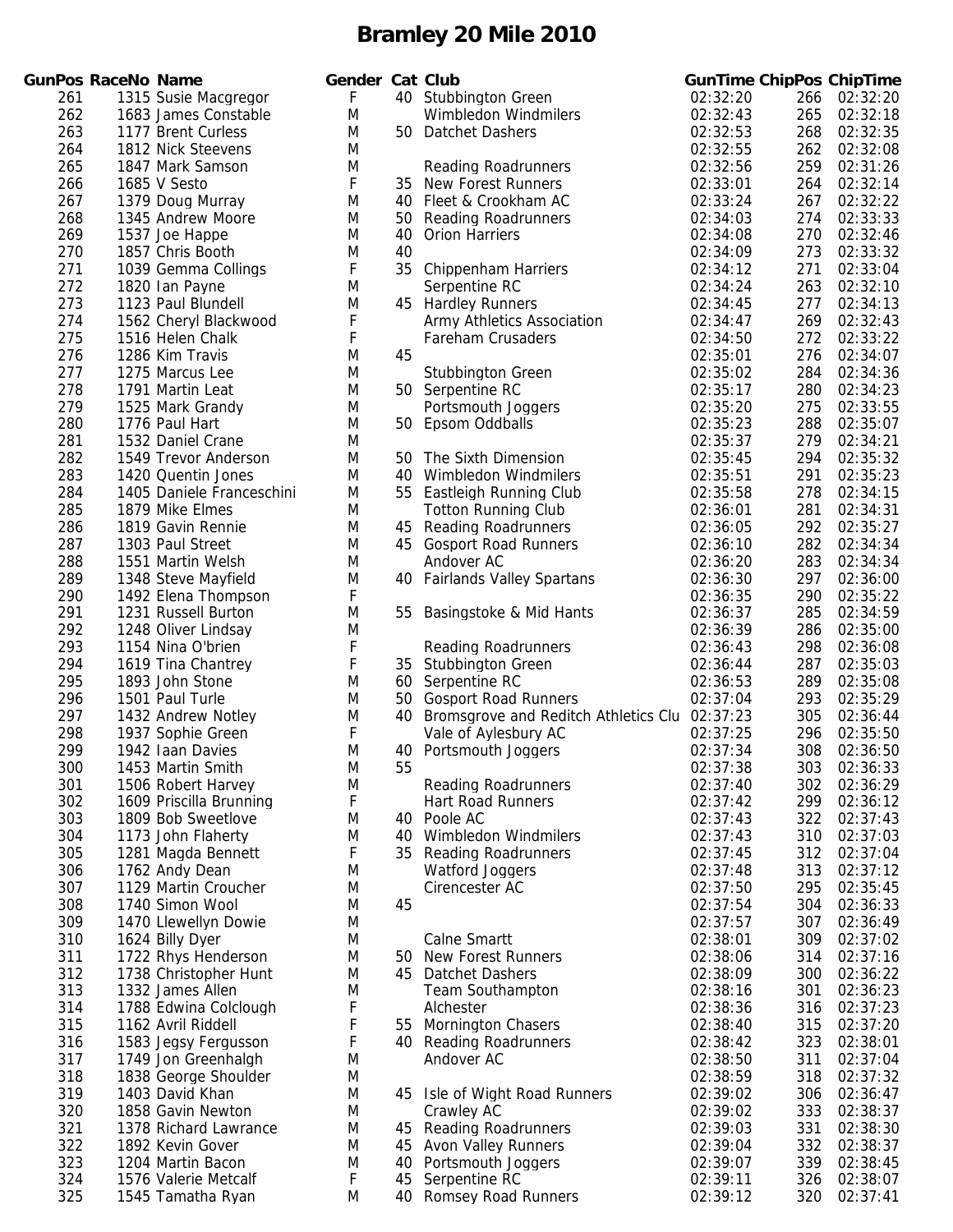|            | unPos RaceNo Name |                                              |
|------------|-------------------|----------------------------------------------|
| 326        |                   | 1201 Steve Henry                             |
| 327        |                   | 1034 John Blake                              |
| 328        |                   | 1635 Kevin Freeman                           |
| 329        |                   | 1862 Gideon Shawyer                          |
| 330        |                   | 1064 William Lavne                           |
| 331        |                   | 1727 Robert Davies                           |
| 332<br>333 |                   | 1101 Sandra Hopkins<br>1875 John Knapp       |
| 334        |                   | 1327 Claire Levermore                        |
| 335        |                   | 1253 Emmett Mccarthy                         |
| 336        |                   | 1697 Terry Wegg                              |
| 337        |                   | 1309 Richard Hazeldene                       |
| 338        |                   | 1585 Samantha Pretty                         |
| 339        |                   | 1300 Mark Pelley                             |
| 340        |                   | 1524 Jane Carter                             |
| 341        |                   | 1229 Jonathan Hall                           |
| 342        |                   | 1865 Jayson Grygiel                          |
| 343        |                   | 1934 Richard Pearson                         |
| 344        |                   | 1374 Andy Budgell                            |
| 345        |                   | 1001 Wayne Copas                             |
| 346<br>347 |                   | 1368 Richard Speller<br>1190 Cameron Cumming |
| 348        |                   | 1861 Andrew Williams                         |
| 349        |                   | 1134 Chris Leigh                             |
| 350        |                   | 1106 Melanie Blackman                        |
| 351        |                   | 1054 Jane Nodder                             |
| 352        |                   | 1291 Andrew Baker                            |
| 353        |                   | 1569 Barry Chisholm                          |
| 354        |                   | 1268 Andy Tayler                             |
| 355        |                   | 1450 Andrew Austin                           |
| 356        |                   | 1218 Katie Carew-Robinson                    |
| 357        |                   | 1346 Ramona Thevent Smith                    |
| 358        |                   | 1794 Jonathan Garnshaw                       |
| 359        |                   | 1868 Claire Danson                           |
| 360        |                   | 1351 Kirsty Spittles<br>1941 Duncan Irvine   |
| 361<br>362 |                   | 1090 Angela Agate                            |
| 363        |                   | 1196 Anette Crick                            |
| 364        |                   | 1008 Neil Walbridge                          |
| 365        |                   | 1004 Lisa Lewis                              |
| 366        |                   | 1780 Pete Buckingham                         |
| 367        |                   | 1711 Nick Loan                               |
| 368        |                   | 1660 Samantha Harris                         |
| 369        |                   | 1592 Rowland Kendall                         |
| 370        |                   | 1663 Ben Norfolk                             |
| 371        |                   | 1574 Sarah Kemp                              |
| 372        |                   | 1698 Vincent Schullertot Peur                |
| 373        |                   | 1312 Richard Griffin                         |
| 374<br>375 |                   | 1708 Andy Atkins<br>1156 Paul Bandy          |
| 376        |                   | 1815 Robert Weighell                         |
| 377        |                   | 1341 Michael Ingram                          |
| 378        |                   | 1662 Gail Walters                            |
| 379        |                   | 1661 Jon Pender                              |
| 380        |                   | 1025 Jonathan Kane                           |
| 381        |                   | 1066 Fiona Betts                             |
| 382        |                   | 1835 Tim Cory                                |
| 383        |                   | 1700 Ben Brackley                            |
| 384        |                   | 1598 Richard Leslie                          |
| 385        |                   | 1867 Maarten Van Der Hoeve                   |
| 386        |                   | 1438 Marc Soane                              |
| 387<br>388 |                   | 1974 Rebecca Mulley<br>1940 Cecilia Muller   |
| 389        |                   | 1299 Debbie Taylor                           |
| 390        |                   | 1584 Rik Vercoe                              |
|            |                   |                                              |

|     | <b>GunPos RaceNo Name</b> |                               | Gender Cat Club |    |                                        | <b>GunTime ChipPos ChipTime</b> |     |          |
|-----|---------------------------|-------------------------------|-----------------|----|----------------------------------------|---------------------------------|-----|----------|
| 326 |                           | 1201 Steve Henry              | M               |    | 50 Totton Running Club                 | 02:39:12                        | 321 | 02:37:42 |
| 327 |                           | 1034 John Blake               | M               |    | Stubbington Green                      | 02:39:15                        | 319 | 02:37:34 |
| 328 |                           | 1635 Kevin Freeman            | M               |    | 40 Serpentine RC                       | 02:39:16                        | 328 | 02:38:22 |
| 329 |                           | 1862 Gideon Shawyer           | M               |    |                                        | 02:39:17                        | 327 | 02:38:16 |
| 330 |                           | 1064 William Layne            | M               | 40 |                                        | 02:39:24                        | 324 | 02:38:02 |
| 331 |                           | 1727 Robert Davies            | M               |    | Portsmouth Joggers                     | 02:39:25                        | 337 | 02:38:40 |
| 332 |                           | 1101 Sandra Hopkins           | F               | 45 | Portsmouth Joggers                     | 02:39:25                        | 343 | 02:39:03 |
| 333 |                           | 1875 John Knapp               | M               |    | 45 Epsom Oddballs                      | 02:39:25                        | 336 | 02:38:40 |
| 334 |                           | 1327 Claire Levermore         | F               |    | Serpentine RC                          | 02:39:28                        | 330 | 02:38:25 |
| 335 |                           | 1253 Emmett Mccarthy          | M               |    | 40 Totton Running Club                 | 02:39:29                        | 341 | 02:38:53 |
| 336 |                           | 1697 Terry Wegg               | M               | 40 | Basingstoke & Mid Hants                | 02:39:33                        | 335 | 02:38:39 |
| 337 |                           | 1309 Richard Hazeldene        | M               |    | 40 Fairlands Valley Spartans           | 02:39:40                        | 329 | 02:38:24 |
| 338 |                           | 1585 Samantha Pretty          | F               |    | <b>Fairlands Valley Spartans</b>       | 02:39:40                        | 356 | 02:39:40 |
| 339 |                           | 1300 Mark Pelley              | M               | 45 | <b>Denmead Striders</b>                | 02:39:41                        | 346 | 02:39:18 |
| 340 |                           | 1524 Jane Carter              | F               | 40 | <b>Romsey Road Runners</b>             | 02:39:46                        | 342 | 02:38:59 |
| 341 |                           | 1229 Jonathan Hall            | M               | 45 | Reading Joggers                        | 02:39:47                        | 325 | 02:38:04 |
| 342 |                           | 1865 Jayson Grygiel           | M               | 40 | <b>Gosport Road Runners</b>            | 02:39:50                        | 317 | 02:37:25 |
| 343 |                           | 1934 Richard Pearson          | M               |    | 60 Southampton RC                      | 02:39:52                        | 357 | 02:39:41 |
| 344 |                           | 1374 Andy Budgell             | M               |    | City of Salisbury                      | 02:40:21                        | 334 | 02:38:38 |
| 345 |                           | 1001 Wayne Copas              | M               |    | 40 Newbury AC                          | 02:40:23                        | 340 | 02:38:48 |
| 346 |                           | 1368 Richard Speller          | M               | 45 | <b>Worthing Striders</b>               | 02:40:25                        | 345 | 02:39:13 |
| 347 |                           | 1190 Cameron Cumming          | M               |    | 40 Winchester & District AC            | 02:40:27                        | 338 | 02:38:42 |
| 348 |                           | 1861 Andrew Williams          | M               |    | Reading Joggers                        | 02:40:29                        | 352 | 02:39:37 |
| 349 |                           | 1134 Chris Leigh              | M               |    | 45 Fairlands Valley Spartans           | 02:40:45                        | 347 | 02:39:27 |
| 350 |                           | 1106 Melanie Blackman         | F               | 45 | <b>Chippenham Harriers</b>             | 02:40:49                        | 358 | 02:39:42 |
| 351 |                           | 1054 Jane Nodder              | F               | 50 | <b>Mornington Chasers</b>              | 02:40:56                        | 351 | 02:39:36 |
| 352 |                           | 1291 Andrew Baker             | M               |    |                                        | 02:41:01                        | 362 | 02:40:30 |
| 353 |                           | 1569 Barry Chisholm           | M               | 50 | Shaftesbury Barnet Harriers AC         | 02:41:06                        | 361 | 02:40:26 |
| 354 |                           | 1268 Andy Tayler              | M               | 45 |                                        | 02:41:09                        | 355 | 02:39:40 |
| 355 |                           | 1450 Andrew Austin            | M               |    | 50 Gosport Road Runners                | 02:41:12                        | 350 | 02:39:35 |
| 356 |                           | 1218 Katie Carew-Robinson     | F               |    | Portsmouth Joggers                     | 02:41:13                        | 349 | 02:39:33 |
| 357 |                           | 1346 Ramona Thevent Smith     | F               |    | 50 Woking AC                           | 02:41:17                        | 354 | 02:39:38 |
| 358 |                           | 1794 Jonathan Garnshaw        | M               |    | 45 Guildford & Godalming AC            | 02:41:17                        | 353 | 02:39:37 |
| 359 |                           | 1868 Claire Danson            | F               |    |                                        | 02:41:19                        | 348 | 02:39:29 |
| 360 |                           | 1351 Kirsty Spittles          | F               |    | Fareham Crusaders                      | 02:41:21                        | 359 | 02:39:53 |
| 361 |                           | 1941 Duncan Irvine            | M               |    | 55 Woking AC                           | 02:41:42                        | 360 | 02:40:16 |
| 362 |                           | 1090 Angela Agate             | F               | 45 | <b>Denmead Striders</b>                | 02:41:47                        | 373 | 02:41:25 |
| 363 |                           | 1196 Anette Crick             | F               | 40 |                                        | 02:42:05                        | 367 | 02:41:02 |
| 364 |                           | 1008 Neil Walbridge           | M               |    | <b>Wadhurst Runners</b>                | 02:42:15                        | 364 | 02:40:52 |
| 365 |                           | 1004 Lisa Lewis               | F               |    | 45 Hardley Runners                     | 02:42:18                        | 372 | 02:41:15 |
| 366 |                           | 1780 Pete Buckingham          | M               | 40 | Paddock Wood AC                        | 02:42:20                        | 363 | 02:40:46 |
| 367 |                           | 1711 Nick Loan                | M               | 50 |                                        | 02:42:28                        | 375 | 02:41:31 |
| 368 |                           | 1660 Samantha Harris          | F               | 35 |                                        | 02:42:35                        | 368 | 02:41:02 |
| 369 |                           | 1592 Rowland Kendall          | M               |    |                                        | 02:42:37                        | 366 | 02:40:55 |
| 370 |                           | 1663 Ben Norfolk              | M               |    | <b>Alton Runners</b>                   | 02:42:47                        | 369 | 02:41:02 |
| 371 |                           | 1574 Sarah Kemp               | F               |    | City of Salisbury                      | 02:42:49                        | 370 | 02:41:03 |
| 372 |                           | 1698 Vincent Schullertot Peur | M               |    | Serpentine RC                          | 02:42:55                        | 365 | 02:40:53 |
| 373 |                           | 1312 Richard Griffin          | M               | 55 | <b>Blackheath and Bromley Harriers</b> | 02:42:55                        | 378 | 02:41:58 |
| 374 |                           | 1708 Andy Atkins              | M               | 40 | London Frontrunners                    | 02:42:58                        | 381 | 02:42:18 |
| 375 |                           | 1156 Paul Bandy               | M               | 50 | <b>Reading Roadrunners</b>             | 02:42:59                        | 371 | 02:41:04 |
| 376 |                           | 1815 Robert Weighell          | M               |    | 50 Paddock Wood AC                     | 02:43:09                        | 376 | 02:41:35 |
| 377 |                           | 1341 Michael Ingram           | M               |    | <b>Reading Roadrunners</b>             | 02:43:16                        | 377 | 02:41:49 |
| 378 |                           | 1662 Gail Walters             | F               | 40 | <b>New Forest Runners</b>              | 02:43:23                        | 374 | 02:41:30 |
| 379 |                           | 1661 Jon Pender               | M               | 50 |                                        | 02:43:28                        | 384 | 02:42:31 |
| 380 |                           | 1025 Jonathan Kane            | M               | 65 | Winchester & District AC               | 02:43:37                        | 385 | 02:42:37 |
| 381 |                           | 1066 Fiona Betts              | F               | 35 |                                        | 02:43:37                        | 386 | 02:42:39 |
| 382 |                           | 1835 Tim Cory                 | M               | 45 | <b>Watford Harriers</b>                | 02:43:39                        | 344 | 02:39:04 |
| 383 |                           | 1700 Ben Brackley             | M               |    |                                        | 02:43:41                        | 379 | 02:42:13 |
| 384 |                           | 1598 Richard Leslie           | M               |    |                                        | 02:43:54                        | 382 | 02:42:23 |
| 385 |                           | 1867 Maarten Van Der Hoeve    | M               |    | <b>Highgate Harriers</b>               | 02:43:58                        | 387 | 02:42:42 |
| 386 |                           | 1438 Marc Soane               | M               |    | Chineham Park Running Club             | 02:44:10                        | 390 | 02:42:53 |
| 387 |                           | 1974 Rebecca Mulley           | F               |    | <b>Team Southampton</b>                | 02:44:12                        | 380 | 02:42:17 |
| 388 |                           | 1940 Cecilia Muller           | F               |    |                                        | 02:44:14                        | 395 | 02:43:32 |
| 389 |                           | 1299 Debbie Taylor            | F               |    | 40 Fareham Crusaders                   | 02:44:18                        | 383 | 02:42:29 |
| 390 |                           | 1584 Rik Vercoe               | M               |    |                                        | 02:44:22                        | 388 | 02:42:44 |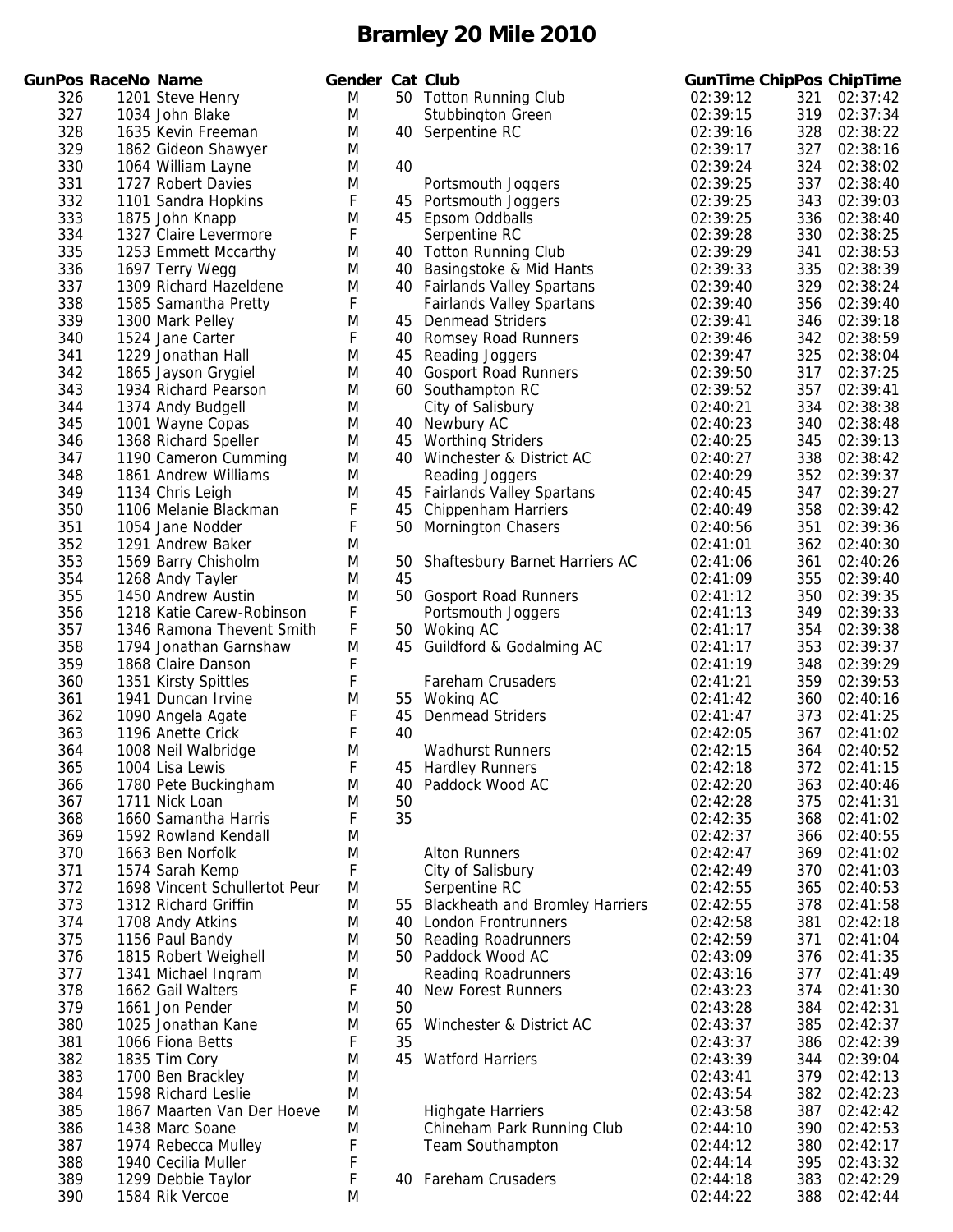|            | unPos RaceNo Name |                                             | Geno   |
|------------|-------------------|---------------------------------------------|--------|
| 391        |                   | 1258 Ian Rees                               | M      |
| 392        |                   | 1611 Clare Hinton                           | F      |
| 393        |                   | 1536 Tony Phillips                          | M      |
| 394        |                   | 1202 Richard Dummer                         | Μ      |
| 395        |                   | 1393 Wayne Smith<br>1247 Ben Lindsay        | Μ      |
| 396<br>397 |                   | 1165 Brian Kirsopp                          | Μ<br>M |
| 398        |                   | 1080 Virginia Collins                       | F      |
| 399        |                   | 1704 Richard Light                          | M      |
| 400        |                   | 1671 Nik Bryan                              | M      |
| 401        |                   | 1062 Marie Evans                            | F      |
| 402        |                   | 1104 John Gorham                            | M      |
| 403        |                   | 1802 Kate M Pratten                         | F<br>F |
| 404<br>405 |                   | 1454 Lucy Burnett<br>1399 Mike Ashworth     | M      |
| 406        |                   | 1214 Jennifer Prescott                      | F      |
| 407        |                   | 1411 Kim Warner                             | M      |
| 408        |                   | 1270 Lisa Wilkinson                         | F      |
| 409        |                   | 1207 Lucy Mayer                             | F      |
| 410        |                   | 1439 Robert Blackmore                       | M      |
| 411        |                   | 1197 Mar Walker                             | M      |
| 412<br>413 |                   | 1380 Mac Mcmillan<br>1245 Leigh Mayoh       | M<br>M |
| 414        |                   | 1710 Peter Sweeney                          | Μ      |
| 415        |                   | 1497 Ed Martin                              | M      |
| 416        |                   | 1185 Joanna Curtis                          | F      |
| 417        |                   | 1918 Neil Jarvis                            | M      |
| 418        |                   | 1810 Katarina Zajacova                      | F      |
| 419        |                   | 1364 Tracy Pez                              | F      |
| 420<br>421 |                   | 1758 John Yarwood<br>1646 Richard Jinks     | M<br>M |
| 422        |                   | 1242 Sue Brigden                            | F      |
| 423        |                   | 1369 Ray Gartland                           | M      |
| 424        |                   | 1814 Simon Gunning                          | M      |
| 425        |                   | 1224 Clare Bird                             | F      |
| 426        |                   | 1691 Collette Callanan                      | F      |
| 427        |                   | 1481 Peter Humphreys<br>1463 Bruce Sarjent  | Μ      |
| 428<br>429 |                   | 1925 Mariana Ivantsoff                      | Μ<br>F |
| 430        |                   | 1048 John Newell                            | M      |
| 431        |                   | 1222 Rachel Byers                           | F      |
| 432        |                   | 1949 Sarah Reid                             | F      |
| 433        |                   | 1672 Caroline Mcbeth                        | F      |
| 434        |                   | 1087 Gill Rose                              | F      |
| 435<br>436 |                   | 1781 Rachel Allen<br>1692 Rosaire Gray      | F<br>F |
| 437        |                   | 1447 Robert Evans                           | M      |
| 438        |                   | 1511 Roy Barnes                             | M      |
| 439        |                   | 1675 John Scardifield                       | M      |
| 440        |                   | 1695 Lee Gardener                           | Μ      |
| 441        |                   | 1920 Vivienne Thompson                      | F      |
| 442        |                   | 1390 Joy Radford                            | F      |
| 443<br>444 |                   | 1086 Richard Snell<br>1618 Keith Woolven    | M<br>M |
| 445        |                   | 1860 Jo Oakes                               | F      |
| 446        |                   | 1072 Stephen Butler                         | M      |
| 447        |                   | 1333 Steven Vye                             | M      |
| 448        |                   | 1415 Howard Attwood                         | Μ      |
| 449        |                   | 1778 Sarah Gurney                           | F      |
| 450        |                   | 1425 Yasmine Rose                           | F<br>F |
| 451<br>452 |                   | 1760 Fleur Tunnard<br>1885 Catherine Durkin | F      |
| 453        |                   | 1110 Annie Tomlinson                        | F      |
| 454        |                   | 1026 Robert Bowler                          | M      |
| 455        |                   | 1779 Fiona Buckingham                       | F      |

|     | <b>GunPos RaceNo Name</b> |                        | Gender Cat Club |    |                                        | <b>GunTime ChipPos ChipTime</b> |     |              |
|-----|---------------------------|------------------------|-----------------|----|----------------------------------------|---------------------------------|-----|--------------|
| 391 |                           | 1258 Ian Rees          | M               | 45 |                                        | 02:44:27                        | 391 | 02:43:05     |
| 392 |                           | 1611 Clare Hinton      | F               |    | Spa Striders                           | 02:44:55                        | 392 | 02:43:07     |
| 393 |                           | 1536 Tony Phillips     | M               |    | 45 Eastleigh Running Club              | 02:45:16                        | 394 | 02:43:30     |
| 394 |                           | 1202 Richard Dummer    | M               |    |                                        | 02:45:16                        | 393 | 02:43:17     |
| 395 |                           | 1393 Wayne Smith       | M               |    | Eastleigh Running Club                 | 02:45:19                        | 401 | 02:44:02     |
| 396 |                           | 1247 Ben Lindsay       | M               |    |                                        | 02:45:21                        | 396 | 02:43:43     |
| 397 |                           | 1165 Brian Kirsopp     | M               |    | 45 Reading Joggers                     | 02:45:26                        | 389 | 02:42:49     |
| 398 |                           | 1080 Virginia Collins  | F               |    | 50 Totton Running Club                 | 02:45:31                        | 408 | 02:44:33     |
| 399 |                           | 1704 Richard Light     | M               | 45 | Eastleigh Running Club                 | 02:45:32                        | 398 | 02:43:50     |
| 400 |                           | 1671 Nik Bryan         | M               | 45 | Portsmouth Joggers                     | 02:45:33                        | 399 | 02:43:53     |
| 401 |                           | 1062 Marie Evans       | F               | 40 | Winchester & District AC               | 02:45:42                        | 405 | 02:44:23     |
| 402 |                           | 1104 John Gorham       | M               |    | 50 City of Salisbury                   | 02:45:43                        | 400 | 02:43:59     |
| 403 |                           | 1802 Kate M Pratten    | F               |    | <b>Blackheath and Bromley Harriers</b> | 02:45:47                        | 407 | 02:44:26     |
| 404 |                           | 1454 Lucy Burnett      | F               |    | 35 Spa Striders                        | 02:45:49                        | 402 | 02:44:05     |
| 405 |                           | 1399 Mike Ashworth     | M               |    | Farnham Runners                        | 02:45:52                        | 412 | 02:44:57     |
| 406 |                           | 1214 Jennifer Prescott | F               |    |                                        | 02:45:58                        | 404 | 02:44:18     |
| 407 |                           | 1411 Kim Warner        | M               | 50 | Woking AC                              | 02:45:58                        | 397 | 02:43:44     |
| 408 |                           | 1270 Lisa Wilkinson    | F               | 35 |                                        | 02:46:10                        | 409 | 02:44:37     |
| 409 |                           | 1207 Lucy Mayer        | F               | 35 |                                        | 02:46:17                        | 403 | 02:44:05     |
| 410 |                           | 1439 Robert Blackmore  | M               |    | 40 Stubbington Green                   | 02:46:19                        | 406 | 02:44:25     |
| 411 |                           | 1197 Mar Walker        | M               |    | Basingstoke & Mid Hants                | 02:46:20                        | 419 | 02:45:57     |
| 412 |                           | 1380 Mac Mcmillan      | M               |    | 45 Portsmouth Joggers                  | 02:46:22                        | 410 | 02:44:42     |
| 413 |                           | 1245 Leigh Mayoh       | M               | 50 | Basingstoke & Mid Hants                | 02:46:31                        | 413 | 02:45:09     |
| 414 |                           | 1710 Peter Sweeney     | M               | 45 | Swindon Striders                       | 02:46:33                        | 415 | 02:45:23     |
| 415 |                           |                        |                 |    |                                        |                                 |     |              |
| 416 |                           | 1497 Ed Martin         | M               |    |                                        | 02:46:37                        | 411 | 02:44:55     |
|     |                           | 1185 Joanna Curtis     | F               |    | 50 Alton Runners                       | 02:46:40                        | 417 | 02:45:48     |
| 417 |                           | 1918 Neil Jarvis       | M               |    | 40 Stubbington Green                   | 02:47:01                        | 414 | 02:45:09     |
| 418 |                           | 1810 Katarina Zajacova | F               |    |                                        | 02:47:10                        | 428 | 02:46:33     |
| 419 |                           | 1364 Tracy Pez         | F               | 35 | <b>Fairlands Valley Spartans</b>       | 02:47:16                        | 421 | 02:46:04     |
| 420 |                           | 1758 John Yarwood      | M               |    |                                        | 02:47:28                        | 429 | 02:46:36     |
| 421 |                           | 1646 Richard Jinks     | M               | 55 | <b>Lordshill Road Runners</b>          | 02:47:30                        | 426 | 02:46:25     |
| 422 |                           | 1242 Sue Brigden       | F               |    | 50 Team Bath                           | 02:47:32                        | 416 | 02:45:29     |
| 423 |                           | 1369 Ray Gartland      | M               | 45 | Basingstoke & Mid Hants                | 02:47:34                        | 422 | 02:46:13     |
| 424 |                           | 1814 Simon Gunning     | M               | 45 | British Airways AC                     | 02:47:40                        | 430 | 02:46:54     |
| 425 |                           | 1224 Clare Bird        | F               | 35 | Reading Joggers                        | 02:47:42                        | 420 | 02:45:57     |
| 426 |                           | 1691 Collette Callanan | F               | 40 | Sandhurst Joggers                      | 02:47:43                        | 427 | 02:46:25     |
| 427 |                           | 1481 Peter Humphreys   | M               | 50 | <b>Compton Harriers</b>                | 02:47:43                        | 425 | 02:46:23     |
| 428 |                           | 1463 Bruce Sarjent     | M               | 40 | <b>Reading Roadrunners</b>             | 02:47:58                        | 431 | 02:46:54     |
| 429 |                           | 1925 Mariana Ivantsoff | F               | 35 | Serpentine RC                          | 02:48:08                        | 433 | 02:47:06     |
| 430 |                           | 1048 John Newell       | M               | 50 |                                        | 02:48:13                        |     | 418 02:45:54 |
| 431 |                           | 1222 Rachel Byers      | F               |    | 40 Winchester & District AC            | 02:48:24                        | 423 | 02:46:21     |
| 432 |                           | 1949 Sarah Reid        | F               |    | 40 Winchester & District AC            | 02:48:24                        | 424 | 02:46:22     |
| 433 |                           | 1672 Caroline Mcbeth   | F               | 45 | <b>Swindon Striders</b>                | 02:48:35                        | 435 | 02:47:26     |
| 434 |                           | 1087 Gill Rose         | F               | 40 | <b>Stubbington Green</b>               | 02:48:41                        | 432 | 02:46:58     |
| 435 |                           | 1781 Rachel Allen      | F               | 35 |                                        | 02:48:41                        | 434 | 02:47:25     |
| 436 |                           | 1692 Rosaire Gray      | F               | 45 | London Heathside                       | 02:49:06                        | 441 | 02:47:48     |
| 437 |                           | 1447 Robert Evans      | M               |    | <b>Fairlands Valley Spartans</b>       | 02:49:11                        | 444 | 02:47:59     |
| 438 |                           | 1511 Roy Barnes        | M               |    | 50 100 Marathon Club                   | 02:49:14                        | 445 | 02:47:59     |
| 439 |                           | 1675 John Scardifield  | M               |    |                                        | 02:49:18                        | 449 | 02:48:32     |
| 440 |                           | 1695 Lee Gardener      | M               |    | Fareham Crusaders                      | 02:49:20                        | 436 | 02:47:31     |
| 441 |                           | 1920 Vivienne Thompson | F               | 40 |                                        | 02:49:21                        | 447 | 02:48:09     |
| 442 |                           | 1390 Joy Radford       | F               | 55 | Winchester & District AC               | 02:49:26                        | 446 | 02:48:07     |
| 443 |                           | 1086 Richard Snell     | M               | 40 | <b>Stubbington Green</b>               | 02:49:29                        | 438 | 02:47:44     |
| 444 |                           | 1618 Keith Woolven     | M               | 45 | <b>Fareham Crusaders</b>               | 02:49:34                        | 439 | 02:47:45     |
| 445 |                           | 1860 Jo Oakes          | F               | 35 | <b>Gosport Road Runners</b>            | 02:49:34                        | 443 | 02:47:57     |
| 446 |                           | 1072 Stephen Butler    | M               |    | <b>Runnymede Runners</b>               | 02:49:41                        | 437 | 02:47:35     |
| 447 |                           | 1333 Steven Vye        | M               |    | Poole AC                               | 02:49:42                        | 440 | 02:47:45     |
| 448 |                           | 1415 Howard Attwood    | M               |    | 60 Lliswerry Runners                   | 02:49:58                        | 448 | 02:48:12     |
| 449 |                           | 1778 Sarah Gurney      | F               |    | 35 Winchester & District AC            | 02:50:02                        | 442 | 02:47:53     |
| 450 |                           | 1425 Yasmine Rose      | F               | 45 | <b>Epsom Allsorts</b>                  | 02:50:08                        | 450 | 02:48:36     |
| 451 |                           | 1760 Fleur Tunnard     | F               |    | 35 Reading Roadrunners                 | 02:50:14                        | 456 | 02:49:07     |
| 452 |                           | 1885 Catherine Durkin  | F               |    | Portsmouth Joggers                     | 02:50:28                        | 455 | 02:49:03     |
| 453 |                           | 1110 Annie Tomlinson   | F               |    | 40 Stubbington Green                   | 02:50:44                        | 454 | 02:49:01     |
| 454 |                           | 1026 Robert Bowler     | M               |    | 55 Winchester & District AC            | 02:50:48                        | 451 | 02:48:43     |
| 455 |                           | 1779 Fiona Buckingham  | F               |    | 40 Paddock Wood AC                     | 02:50:49                        | 457 | 02:49:15     |
|     |                           |                        |                 |    |                                        |                                 |     |              |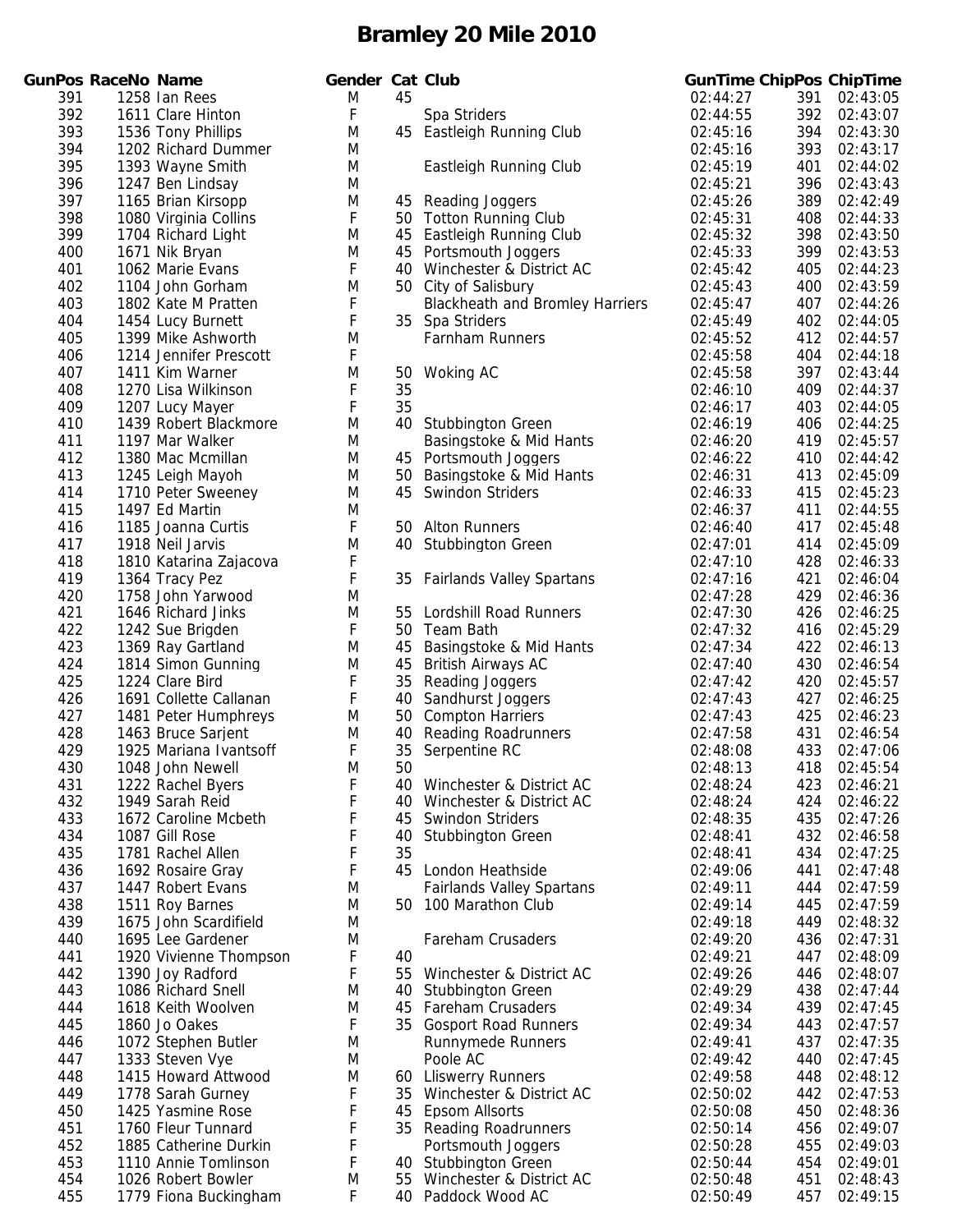|            | <b>SunPos RaceNo Name</b> |                                           | C |
|------------|---------------------------|-------------------------------------------|---|
| 456        |                           | 1465 Mark Goodwin                         |   |
| 457        |                           | 1521 Paul Jones                           |   |
| 458        |                           | 1916 Suzie Niven                          |   |
| 459        |                           | 1073 Jonathan Lam-Kee                     |   |
| 460        |                           | 1198 Ashley Hiom                          |   |
| 461        |                           | 1850 Emma Noonan                          |   |
| 462        |                           | 1502 Douglas Waller                       |   |
| 463        |                           | 1869 Douglas Vickers                      |   |
| 464        |                           | 1216 Ken Edwards                          |   |
| 465        |                           | 1638 Spencer Iles                         |   |
| 466        |                           | 1907 Warren Jackson-Hookins               |   |
| 467        |                           | 1256 Michelle Hayes                       |   |
| 468        |                           | 1169 Bob Brookes                          |   |
| 469        |                           | 1712 Don Butcher-Bigley                   |   |
| 470        |                           | 1859 Stephen English                      |   |
| 471        |                           | 1580 Deborah Russo                        |   |
| 472        |                           | 1555 Judy Brown                           |   |
| 473        |                           | 1777 Gerri Hart                           |   |
| 474        |                           | 1719 Bernie Hobbs                         |   |
| 475        |                           | 1007 Derek Graves                         |   |
| 476        |                           | 1678 Kay Middleton<br>1519 Fiona Mcnelis  |   |
| 477        |                           |                                           |   |
| 478<br>479 |                           | 1310 Oliver Newall<br>1131 Eric Beck      |   |
| 480        |                           | 1471 Vanda Cox                            |   |
| 481        |                           | 1318 Heather Allen                        |   |
| 482        |                           | 1322 Frances Grove                        |   |
| 483        |                           | 1424 Gerry Murphy                         |   |
| 484        |                           | 1121 Brian Feldman                        |   |
| 485        |                           | 1350 David Phillips                       |   |
| 486        |                           | 1510 John Gibbons                         |   |
| 487        |                           | 1796 Martin Griffiths                     |   |
| 488        |                           | 1249 Claire Gaunt                         |   |
| 489        |                           | 1053 Carla Marsh                          |   |
| 490        |                           | 1593 James Lawrence                       |   |
| 491        |                           | 1360 Robert Shaw                          |   |
| 492        |                           | 1321 Kelvin Gower                         |   |
| 493        |                           | 1145 Nicola Sibley                        |   |
| 494        |                           | 1078 Paul Studd                           |   |
| 495        |                           | 1840 Angela Austin                        |   |
| 496        |                           | 1047 Claire Newell                        |   |
| 497        |                           | 1770 Huw Williams                         |   |
| 498<br>499 |                           | 1180 Graham Clarke<br>1908 Edward Johnson |   |
| 500        |                           | 1426 Lillias Griffiths                    |   |
| 501        |                           | 1115 Peter B Britton                      |   |
| 502        |                           | 1205 Stephen Hickman                      |   |
| 503        |                           | 1434 Christopher Tyrrell                  |   |
| 504        |                           | 1079 David Bird                           |   |
| 505        |                           | 1681 Shane Leather                        |   |
| 506        |                           | 1818 Mandy Womack                         |   |
| 507        |                           | 1632 Natasha Goddard                      |   |
| 508        |                           | 1295 Adam Mayhew                          |   |
| 509        |                           | 1689 Pauline Tanner                       |   |
| 510        |                           | 1599 Nick Bell                            |   |
| 511        |                           | 1451 Martin Ansell                        |   |
| 512        |                           | 1805 Sharon Morahan                       |   |
| 513        |                           | 1578 Jerome Boudou                        |   |
| 514        |                           | 1595 Nick Scott                           |   |
| 515        |                           | 1480 Tim Mitchell                         |   |
| 516        |                           | 1766 Clive Bacon                          |   |
| 517        |                           | 1880 Fuona Lyall                          |   |
| 518        |                           | 1673 Abigail Livesey                      |   |
| 519        |                           | 1705 Lisa Wood                            |   |
| 520        |                           | 1656 David Leake                          |   |

|     | <b>GunPos RaceNo Name</b> |                             | Gender Cat Club |     |                                   |          |     | <b>GunTime ChipPos ChipTime</b> |
|-----|---------------------------|-----------------------------|-----------------|-----|-----------------------------------|----------|-----|---------------------------------|
| 456 |                           | 1465 Mark Goodwin           | M               |     | 50 Fairlands Valley Spartans      | 02:50:51 | 459 | 02:49:39                        |
| 457 |                           | 1521 Paul Jones             | M               |     | Calne Smartt                      | 02:50:59 | 463 | 02:49:59                        |
| 458 |                           | 1916 Suzie Niven            | F               | 40  |                                   | 02:51:01 | 453 | 02:48:49                        |
| 459 |                           | 1073 Jonathan Lam-Kee       | M               |     |                                   | 02:51:07 | 458 | 02:49:25                        |
| 460 |                           | 1198 Ashley Hiom            | M               | 40  | <b>Denmead Striders</b>           | 02:51:14 | 462 | 02:49:53                        |
| 461 |                           | 1850 Emma Noonan            | F               | 35  | <b>Reading Roadrunners</b>        | 02:51:14 | 465 | 02:50:10                        |
| 462 |                           | 1502 Douglas Waller         | M               | 50  |                                   | 02:51:18 | 452 | 02:48:43                        |
| 463 |                           | 1869 Douglas Vickers        | M               |     | <b>Marlow Striders</b>            | 02:51:32 | 461 | 02:49:44                        |
| 464 |                           | 1216 Ken Edwards            | M               | 45  | <b>Fareham Crusaders</b>          | 02:51:48 | 460 | 02:49:39                        |
| 465 |                           | 1638 Spencer Iles           | M               | 40. | <b>Swindon Striders</b>           | 02:51:49 | 472 | 02:50:39                        |
| 466 |                           | 1907 Warren Jackson-Hookins | M               |     | <b>Gosport Road Runners</b>       | 02:51:53 | 467 | 02:50:16                        |
| 467 |                           | 1256 Michelle Hayes         | F               | 45  | <b>Gosport Road Runners</b>       | 02:51:55 | 468 | 02:50:18                        |
| 468 |                           | 1169 Bob Brookes            | M               | 50  | Reading Joggers                   | 02:51:57 | 466 | 02:50:12                        |
| 469 |                           | 1712 Don Butcher-Bigley     | M               | 45  |                                   | 02:52:03 | 464 | 02:50:08                        |
| 470 |                           | 1859 Stephen English        | M               | 40  | <b>Elmbridge Road Runners</b>     | 02:52:10 | 469 | 02:50:18                        |
| 471 |                           | 1580 Deborah Russo          | F               |     | Serpentine RC                     | 02:52:13 | 470 | 02:50:30                        |
| 472 |                           | 1555 Judy Brown             | F               |     | 55 Ryde Harriers                  | 02:52:23 | 471 | 02:50:30                        |
| 473 |                           | 1777 Gerri Hart             | F               | 60  | Epsom Allsorts                    | 02:52:36 | 473 | 02:51:04                        |
| 474 |                           | 1719 Bernie Hobbs           | M               |     | 60 Avon Valley Runners            | 02:52:47 | 477 | 02:51:58                        |
| 475 |                           | 1007 Derek Graves           | M               | 65  | <b>Hart Road Runners</b>          | 02:53:06 | 476 | 02:51:40                        |
| 476 |                           | 1678 Kay Middleton          | F               | 45  | <b>Avon Valley Runners</b>        | 02:53:11 | 475 | 02:51:30                        |
| 477 |                           | 1519 Fiona Mcnelis          | F               | 35  | <b>Hart Road Runners</b>          | 02:53:14 | 480 | 02:52:36                        |
| 478 |                           | 1310 Oliver Newall          | M               | 45  |                                   | 02:53:17 | 482 | 02:52:54                        |
| 479 |                           | 1131 Eric Beck              | M               |     | 50 Stubbington Green              | 02:53:20 | 474 | 02:51:28                        |
| 480 |                           | 1471 Vanda Cox              | F               | 50  | Thames Hare & Hounds              | 02:53:34 | 488 | 02:53:18                        |
| 481 |                           | 1318 Heather Allen          | F               | 60  | <b>Hart Road Runners</b>          | 02:53:39 | 492 | 02:53:28                        |
| 482 |                           | 1322 Frances Grove          | F               |     | Portsmouth Joggers                | 02:53:48 | 478 | 02:52:09                        |
| 483 |                           | 1424 Gerry Murphy           | M               |     | 50 Purple Patch Runners           | 02:53:52 | 479 | 02:52:26                        |
| 484 |                           | 1121 Brian Feldman          | M               | 60  | Hillingdon AC                     | 02:53:56 | 484 | 02:52:57                        |
| 485 |                           | 1350 David Phillips         | M               | 55  | Dorking & Mole Valley AC          | 02:54:27 | 487 | 02:53:18                        |
| 486 |                           | 1510 John Gibbons           | M               | 45  |                                   | 02:54:45 | 486 | 02:53:13                        |
| 487 |                           | 1796 Martin Griffiths       | M               |     |                                   | 02:54:56 | 481 | 02:52:41                        |
| 488 |                           | 1249 Claire Gaunt           | F               |     |                                   | 02:55:06 | 483 | 02:52:54                        |
| 489 |                           | 1053 Carla Marsh            | F               |     | Eastleigh Running Club            | 02:55:13 | 491 | 02:53:25                        |
| 490 |                           | 1593 James Lawrence         | M               |     |                                   | 02:55:18 | 485 | 02:53:13                        |
| 491 |                           | 1360 Robert Shaw            | M               | 60  | <b>Fairlands Valley Spartans</b>  | 02:55:25 | 501 | 02:54:52                        |
| 492 |                           | 1321 Kelvin Gower           | M               | 40  | Cove Joggers                      | 02:55:27 | 489 | 02:53:21                        |
| 493 |                           | 1145 Nicola Sibley          | F               | 35  | <b>Denmead Striders</b>           | 02:55:30 | 493 | 02:53:47                        |
| 494 |                           |                             | M               | 55  |                                   | 02:55:38 | 504 | 02:55:06                        |
|     |                           | 1078 Paul Studd             |                 |     |                                   |          |     |                                 |
| 495 |                           | 1840 Angela Austin          | F               | 35  | Hart Road Runners                 | 02:55:39 | 502 | 02:55:00                        |
| 496 |                           | 1047 Claire Newell          | F               | 50  |                                   | 02:55:43 | 490 | 02:53:24                        |
| 497 |                           | 1770 Huw Williams           | M               | 45  | <b>Hart Road Runners</b>          | 02:55:48 | 506 | 02:55:10                        |
| 498 |                           | 1180 Graham Clarke          | M               |     | 65 Denmead Striders               | 02:55:49 | 494 | 02:53:53                        |
| 499 |                           | 1908 Edward Johnson         | M               |     | Reading Joggers                   | 02:55:53 | 495 | 02:54:10                        |
| 500 |                           | 1426 Lillias Griffiths      | F               |     | <b>Epsom Allsorts</b>             | 02:56:00 | 497 | 02:54:29                        |
| 501 |                           | 1115 Peter B Britton        | M               | 50  |                                   | 02:56:03 | 500 | 02:54:36                        |
| 502 |                           | 1205 Stephen Hickman        | M               | 50  | Isle of Wight Road Runners        | 02:56:36 | 496 | 02:54:21                        |
| 503 |                           | 1434 Christopher Tyrrell    | M               |     | 60 Stragglers                     | 02:56:42 | 499 | 02:54:35                        |
| 504 |                           | 1079 David Bird             | M               |     | 50 Reading Roadrunners            | 02:56:48 | 498 | 02:54:31                        |
| 505 |                           | 1681 Shane Leather          | M               |     | 45 Reading Roadrunners            | 02:56:54 | 509 | 02:55:43                        |
| 506 |                           | 1818 Mandy Womack           | F               |     | 40 Ryde Harriers                  | 02:56:56 | 508 | 02:55:41                        |
| 507 |                           | 1632 Natasha Goddard        | F               | 35  |                                   | 02:57:01 | 505 | 02:55:07                        |
| 508 |                           | 1295 Adam Mayhew            | M               |     |                                   | 02:57:06 | 503 | 02:55:06                        |
| 509 |                           | 1689 Pauline Tanner         | F               | 45  | <b>Reading Roadrunners</b>        | 02:57:20 | 514 | 02:56:13                        |
| 510 |                           | 1599 Nick Bell              | M               | 50  | Stroud and District Athletic Club | 02:57:25 | 507 | 02:55:38                        |
| 511 |                           | 1451 Martin Ansell          | M               | 45  |                                   | 02:57:42 | 512 | 02:55:56                        |
| 512 |                           | 1805 Sharon Morahan         | F               | 40  |                                   | 02:57:45 | 515 | 02:56:31                        |
| 513 |                           | 1578 Jerome Boudou          | M               |     |                                   | 02:58:00 | 510 | 02:55:53                        |
| 514 |                           | 1595 Nick Scott             | M               |     |                                   | 02:58:00 | 513 | 02:56:06                        |
| 515 |                           | 1480 Tim Mitchell           | M               |     | 40 Swindon Striders               | 02:58:30 | 511 | 02:55:53                        |
| 516 |                           | 1766 Clive Bacon            | M               |     | 50 Cruisers Running Club          | 02:58:34 | 516 | 02:56:49                        |
| 517 |                           | 1880 Fuona Lyall            | F               |     | 35 Epsom Allsorts                 | 02:58:46 | 519 | 02:57:13                        |
| 518 |                           | 1673 Abigail Livesey        | F               |     | Wimbledon Windmilers              | 02:58:52 | 518 | 02:56:59                        |
| 519 |                           | 1705 Lisa Wood              | F               |     | Wimbledon Windmilers              | 02:58:53 | 517 | 02:56:55                        |
| 520 |                           | 1656 David Leake            | M               |     | 55 Reading Roadrunners            | 02:59:18 | 524 | 02:57:50                        |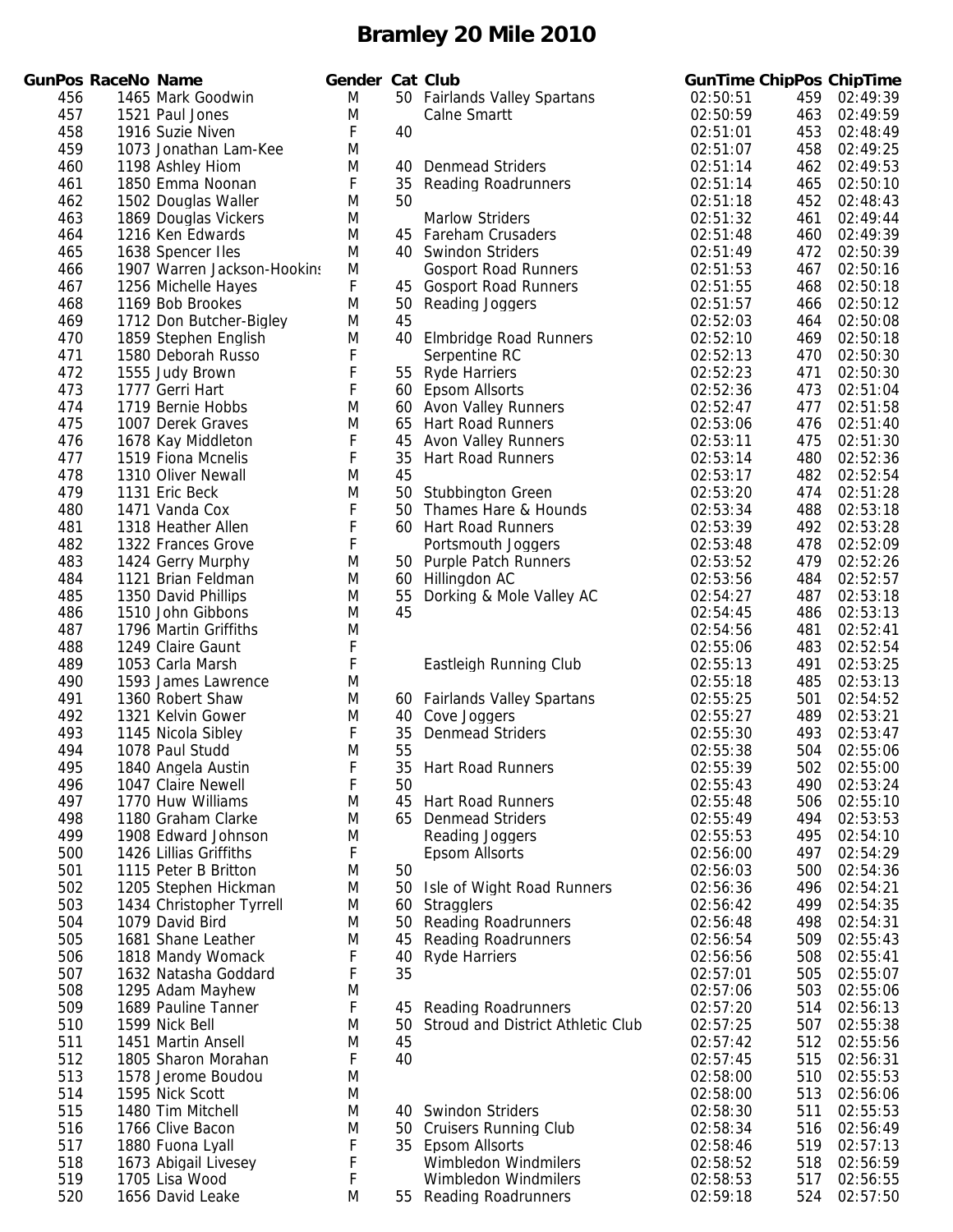|            | iunPos RaceNo Name |                                               |
|------------|--------------------|-----------------------------------------------|
| 521        |                    | 1821 Lucy Payne                               |
| 522        |                    | 1467 Allan Harley                             |
| 523        |                    | 1436 Paul Dallimore                           |
| 524        |                    | 1491 Stephen Smith                            |
| 525        |                    | 1622 Kathryn Kinsey                           |
| 526        |                    | 1533 Tom Rhind                                |
| 527        |                    | 1389 Ray Bernice                              |
| 528        |                    | 1361 Lorraine Tebbett                         |
| 529        |                    | 1790 Jonathan Simpson                         |
| 530        |                    | 1751 William Walker                           |
| 531        |                    | 1243 Martin Coles                             |
| 532        |                    | 1235 Kevin Fry                                |
| 533        |                    | 1826 Derek Mason                              |
| 534        |                    | 1091 John Cunnane                             |
| 535        |                    | 1498 Jonathan Matthews                        |
| 536        |                    | 1188 Shirley Dyson Laurie                     |
| 537        |                    | 1195 Sue Caratelli                            |
| 538        |                    | 1924 David Chilvers                           |
| 539        |                    | 1285 Joanne Price                             |
| 540        |                    | 1909 Tony Molesworth<br>1803 Peter Hutchinson |
| 541        |                    |                                               |
| 542        |                    | 1973 James Price                              |
| 543<br>544 |                    | 1884 Jodie Walden<br>1882 Midge Howlett       |
| 545        |                    | 1125 Noreen Henderson                         |
| 546        |                    | 1274 Paul Holgate                             |
| 547        |                    | 1359 Marie Colucci                            |
| 548        |                    | 1922 Richard Sherman                          |
| 549        |                    | 1538 Edwina Shirazian                         |
| 550        |                    | 1613 Richard Bagshaw                          |
| 551        |                    | 1542 Phil Spalton                             |
| 552        |                    | 1296 Dale Mayhew                              |
| 553        |                    | 1373 Sharon Dooley                            |
| 554        |                    | 1625 Lesley Kernaghan                         |
| 555        |                    | 1568 Linda Vinton                             |
| 556        |                    | 1089 Hilary Collins                           |
| 557        |                    | 1938 Andrew Herbert                           |
| 558        |                    | 1601 Richard Scarr                            |
| 559        |                    | 1183 Paul Gaskell                             |
| 560        |                    | 1319 Ann Bowles                               |
| 561        |                    | 1509 Ken Eaden                                |
| 562        |                    | 1336 Caron Stevens                            |
| 563        |                    | 1474 Gareth Wilcox                            |
| 564        |                    | 1385 Kathryn Hinxman                          |
| 565        |                    | 1203 Heidi Williams                           |
| 566        |                    | 1178 Charles Allen                            |
| 567        |                    | 1559 Katie Levy                               |
| 568        |                    | 1273 Natalie Fudge                            |
| 569        |                    | 1349 Adam Holmes                              |
| 570<br>571 |                    | 1877 Rod Goodwin<br>1386 David Northcroft     |
| 572        |                    | 1417 Jael Billy                               |
| 573        |                    | 1753 Alastair Paul                            |
| 574        |                    | 1732 Michael Brooks                           |
| 575        |                    | 1640 Helen Tudge                              |
| 576        |                    | 1266 Charlotte Sharman                        |
| 577        |                    | 1194 Christine Victor                         |
| 578        |                    | 1381 Ian Harber                               |
| 579        |                    | 1655 Stuart Dewdney                           |
| 580        |                    | 1088 Nicola Dale                              |
| 581        |                    | 1873 Karen Thomas                             |
| 582        |                    | 1003 Steve Trevenna                           |
| 583        |                    | 1670 Sharon Bryan                             |
| 584        |                    | 1284 Malcolm Gumbrell                         |
| 585        |                    | 1851 Andrew Noonan                            |

|     | <b>GunPos RaceNo Name</b> |                           | Gender Cat Club |     |                                  |          |     | <b>GunTime ChipPos ChipTime</b> |
|-----|---------------------------|---------------------------|-----------------|-----|----------------------------------|----------|-----|---------------------------------|
| 521 |                           | 1821 Lucy Payne           | F               |     | Serpentine RC                    | 02:59:32 | 520 | 02:57:18                        |
| 522 |                           | 1467 Allan Harley         | M               |     |                                  | 02:59:33 | 523 | 02:57:44                        |
| 523 |                           | 1436 Paul Dallimore       | M               | 40  |                                  | 02:59:34 | 522 | 02:57:42                        |
| 524 |                           | 1491 Stephen Smith        | M               | 45  |                                  | 02:59:34 | 521 | 02:57:31                        |
| 525 |                           | 1622 Kathryn Kinsey       | F               |     | 45 Avon Valley Runners           | 02:59:40 | 528 | 02:57:59                        |
| 526 |                           | 1533 Tom Rhind            | M               |     |                                  | 02:59:42 | 531 | 02:58:22                        |
| 527 |                           | 1389 Ray Bernice          | M               |     | 40 Gosport Road Runners          | 02:59:47 | 525 | 02:57:52                        |
| 528 |                           | 1361 Lorraine Tebbett     | F               |     | 40 Gosport Road Runners          | 02:59:47 | 526 | 02:57:56                        |
| 529 |                           | 1790 Jonathan Simpson     | M               |     | <b>Reading Roadrunners</b>       | 02:59:50 | 527 | 02:57:56                        |
| 530 |                           | 1751 William Walker       | M               | 55  |                                  | 03:00:05 | 530 | 02:58:17                        |
| 531 |                           | 1243 Martin Coles         | M               |     | 50 Victory AC                    | 03:00:10 | 532 | 02:58:22                        |
| 532 |                           | 1235 Kevin Fry            | M               | 40  | Isle of Wight Road Runners       | 03:00:29 | 529 | 02:58:14                        |
| 533 |                           | 1826 Derek Mason          | M               | 45  | <b>Ranelagh Harriers</b>         | 03:00:32 | 542 | 02:59:53                        |
| 534 |                           | 1091 John Cunnane         | M               |     | 60 Islwyn Running Club           | 03:00:59 | 535 | 02:58:59                        |
| 535 |                           | 1498 Jonathan Matthews    | M               |     | Chineham Park Running Club       | 03:01:01 | 534 | 02:58:55                        |
| 536 |                           | 1188 Shirley Dyson Laurie | F               |     | 55 Winchester & District AC      | 03:01:03 | 533 | 02:58:53                        |
| 537 |                           | 1195 Sue Caratelli        | F               |     | 50 Overton Harriers              | 03:01:05 | 536 | 02:58:59                        |
| 538 |                           | 1924 David Chilvers       | M               | 45  | <b>Gosport Road Runners</b>      | 03:01:24 | 537 | 02:59:16                        |
| 539 |                           | 1285 Joanne Price         | F               |     |                                  | 03:01:36 | 548 | 03:01:04                        |
| 540 |                           | 1909 Tony Molesworth      | M               |     | 65 Chiltern Harriers AC          | 03:01:36 | 538 | 02:59:37                        |
| 541 |                           | 1803 Peter Hutchinson     | M               | 55  | <b>Essex Road Runners</b>        | 03:01:50 | 541 | 02:59:52                        |
| 542 |                           | 1973 James Price          | M               |     | 40 Winchester & District AC      | 03:01:55 | 539 | 02:59:44                        |
| 543 |                           | 1884 Jodie Walden         | F               |     |                                  | 03:02:01 | 540 | 02:59:47                        |
| 544 |                           | 1882 Midge Howlett        | F               |     | 50 Hart Road Runners             | 03:02:04 | 545 | 03:00:55                        |
| 545 |                           | 1125 Noreen Henderson     | F               |     | 50 New Forest Runners            | 03:02:22 | 543 | 03:00:19                        |
| 546 |                           | 1274 Paul Holgate         | M               |     | 50 Fairlands Valley Spartans     | 03:02:42 | 557 | 03:02:11                        |
| 547 |                           | 1359 Marie Colucci        | F               |     | <b>Fairlands Valley Spartans</b> | 03:02:43 | 547 | 03:00:59                        |
| 548 |                           |                           | M               |     |                                  |          | 555 |                                 |
|     |                           | 1922 Richard Sherman      |                 |     | <b>Reading Roadrunners</b>       | 03:02:45 |     | 03:01:57                        |
| 549 |                           | 1538 Edwina Shirazian     | F               |     | 35 Chippenham Harriers           | 03:02:51 | 544 | 03:00:49                        |
| 550 |                           | 1613 Richard Bagshaw      | M               |     | 40 Chippenham Harriers           | 03:03:00 | 546 | 03:00:58                        |
| 551 |                           | 1542 Phil Spalton         | M               |     | 60 Oxted Runners                 | 03:03:11 | 562 | 03:02:42                        |
| 552 |                           | 1296 Dale Mayhew          | M               |     |                                  | 03:03:13 | 549 | 03:01:12                        |
| 553 |                           | 1373 Sharon Dooley        | F               | 35  | Ranelagh Harriers                | 03:03:27 | 552 | 03:01:23                        |
| 554 |                           | 1625 Lesley Kernaghan     | F               | 55  |                                  | 03:03:39 | 551 | 03:01:22                        |
| 555 |                           | 1568 Linda Vinton         | F               | 55  | Eton Triathlon Club              | 03:03:39 | 550 | 03:01:22                        |
| 556 |                           | 1089 Hilary Collins       | $\mathsf F$     |     | 50 Womens Running Network        | 03:03:40 | 553 | 03:01:36                        |
| 557 |                           | 1938 Andrew Herbert       | M               |     |                                  | 03:03:42 | 556 | 03:01:57                        |
| 558 |                           | 1601 Richard Scarr        | M               | 55  |                                  | 03:03:58 | 554 | 03:01:53                        |
| 559 |                           | 1183 Paul Gaskell         | M               |     | <b>Reading Roadrunners</b>       | 03:04:17 | 569 | 03:03:24                        |
| 560 |                           | 1319 Ann Bowles           | F               | 55  | <b>Marlow Striders</b>           | 03:04:27 | 565 | 03:03:02                        |
| 561 |                           | 1509 Ken Eaden            | M               |     | 50 Gosport Road Runners          | 03:04:29 | 561 | 03:02:38                        |
| 562 |                           | 1336 Caron Stevens        | F               |     | 50 Royal Manor of Portland AC    | 03:04:37 | 564 | 03:02:48                        |
| 563 |                           | 1474 Gareth Wilcox        | M               |     | <b>Reading Roadrunners</b>       | 03:04:41 | 558 | 03:02:15                        |
| 564 |                           | 1385 Kathryn Hinxman      | F               |     | 40 Epsom Allsorts                | 03:04:44 | 568 | 03:03:12                        |
| 565 |                           | 1203 Heidi Williams       | F               |     | Romsey Road Runners              | 03:04:45 | 563 | 03:02:46                        |
| 566 |                           | 1178 Charles Allen        | M               |     | 50 Burnham Joggers               | 03:04:56 | 567 | 03:03:07                        |
| 567 |                           | 1559 Katie Levy           | F               |     | Serpentine RC                    | 03:04:59 | 559 | 03:02:35                        |
| 568 |                           | 1273 Natalie Fudge        | F               |     | Serpentine RC                    | 03:05:00 | 560 | 03:02:37                        |
| 569 |                           | 1349 Adam Holmes          | M               |     | 50 Fleet & Crookham AC           | 03:05:02 | 580 | 03:04:53                        |
| 570 |                           | 1877 Rod Goodwin          | M               | 50  | <b>Kenilworth Runners</b>        | 03:05:19 | 566 | 03:03:07                        |
| 571 |                           | 1386 David Northcroft     | M               | 70  | <b>Maidstone Harriers</b>        | 03:05:58 | 570 | 03:03:34                        |
| 572 |                           | 1417 Jael Billy           | F               |     | Serpentine RC                    | 03:05:58 | 571 | 03:03:48                        |
| 573 |                           | 1753 Alastair Paul        | M               | 50. | <b>Overton Harriers</b>          | 03:06:03 | 581 | 03:05:07                        |
| 574 |                           | 1732 Michael Brooks       | M               | 45  | <b>Avon Valley Runners</b>       | 03:06:11 | 574 | 03:04:28                        |
| 575 |                           | 1640 Helen Tudge          | F               | 45  | Spa Striders                     | 03:06:16 | 575 | 03:04:29                        |
| 576 |                           | 1266 Charlotte Sharman    | F               | 50  | Winchester & District AC         | 03:06:27 | 572 | 03:04:16                        |
| 577 |                           | 1194 Christine Victor     | F               | 55  |                                  | 03:06:31 | 573 | 03:04:21                        |
| 578 |                           | 1381 Ian Harber           | M               |     |                                  | 03:06:32 | 582 | 03:05:19                        |
| 579 |                           | 1655 Stuart Dewdney       | M               | 45  |                                  | 03:06:36 | 576 | 03:04:29                        |
| 580 |                           | 1088 Nicola Dale          | F               | 50  |                                  | 03:06:45 | 577 | 03:04:39                        |
| 581 |                           | 1873 Karen Thomas         | F               | 35  |                                  | 03:06:59 | 578 | 03:04:47                        |
| 582 |                           | 1003 Steve Trevenna       | M               | 50  | <b>Denmead Striders</b>          | 03:07:09 | 583 | 03:05:25                        |
| 583 |                           | 1670 Sharon Bryan         | F               | 50  | Portsmouth Joggers               | 03:07:10 | 579 | 03:04:50                        |
| 584 |                           | 1284 Malcolm Gumbrell     | M               | 55  | Winchester & District AC         | 03:07:43 | 584 | 03:05:28                        |
| 585 |                           | 1851 Andrew Noonan        | M               | 50  | <b>Reading Roadrunners</b>       | 03:08:02 | 589 | 03:06:56                        |
|     |                           |                           |                 |     |                                  |          |     |                                 |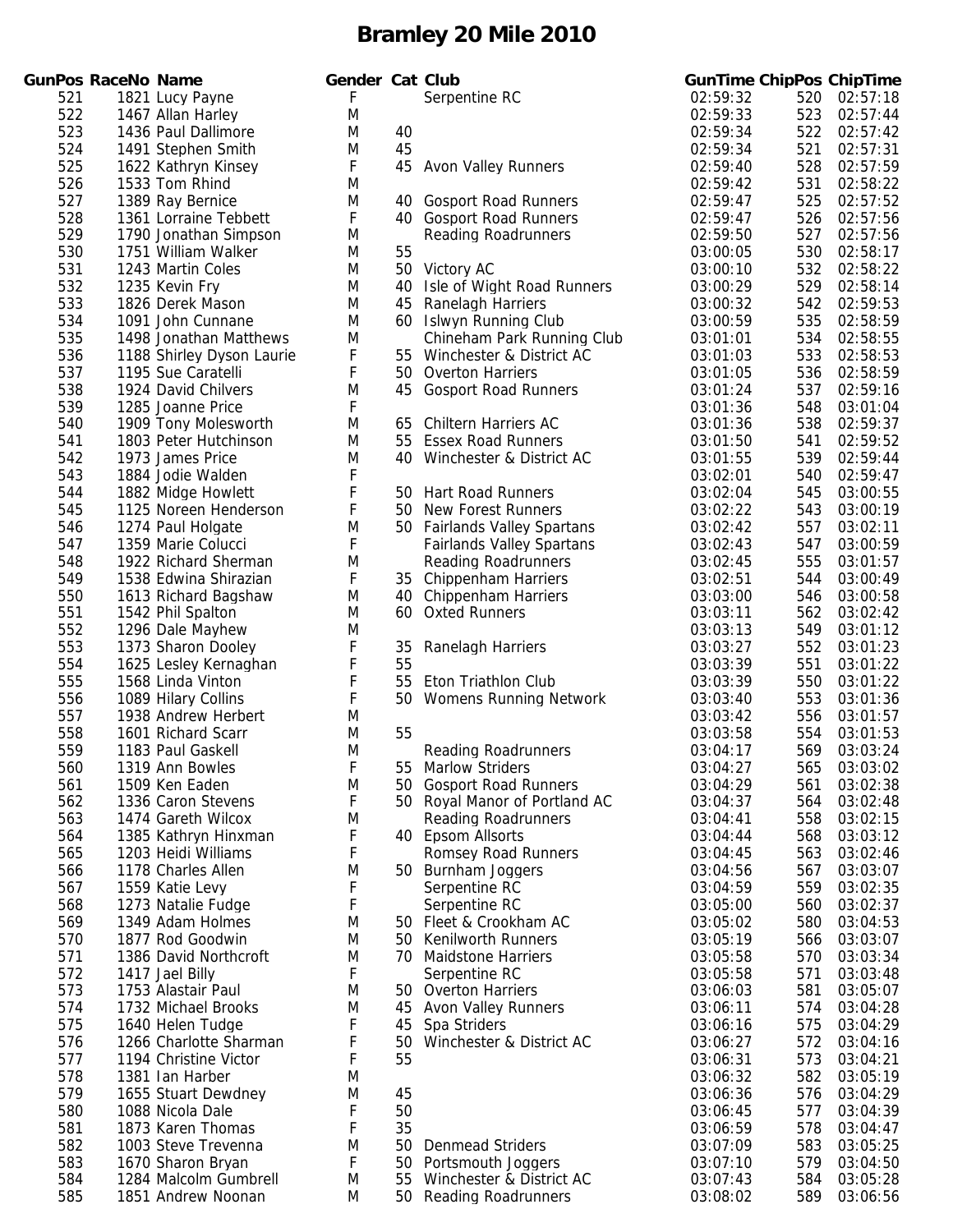|     | unPos RaceNo Name |                            |
|-----|-------------------|----------------------------|
| 586 |                   | 1694 Alan Bridges          |
| 587 |                   | 1267 Robert Hart           |
| 588 |                   | 1298 Victoria Falkinder    |
| 589 |                   | 1020 Paul Roberts          |
| 590 |                   | 1027 Esme Ireland          |
| 591 |                   | 1478 Terry Mahoney         |
| 592 |                   | 1330 Christina Vivian      |
| 593 |                   | 1829 Pete The Train Morris |
| 594 |                   | 1627 Jason Cort            |
| 595 |                   | 1702 Karen Samuel          |
| 596 |                   | 1553 Samantha Allen        |
| 597 |                   | 1878 Blanche Morrissev     |
| 598 |                   | 1482 Craig Atkins          |
| 599 |                   | 1701 Orlando Taylor        |
| 600 |                   | 1600 Ian Slaiding          |
| 601 |                   | 1466 Tom Harrison          |
| 602 |                   | 1520 Sarah Billson         |
| 603 |                   | 1128 Daniel Vandenburg     |
| 604 |                   | 1181 Paul Slaughter        |
| 605 |                   | 1793 Lucy Griffiths        |
| 606 |                   | 1921 Martin Richard Bush   |
| 607 |                   | 1206 Roderick Reading      |
| 608 |                   | 1085 Belinda Harding       |
| 609 |                   | 1785 Gavin Savage          |
| 610 |                   | 1626 Stephen Jones         |
| 611 |                   | 1554 Cheryl Sayer          |
| 612 |                   | 1260 Robin Jeffery         |
| 613 |                   | 1347 Andy Smith            |
| 614 |                   | 1051 Liz Slade             |
| 615 |                   | 1901 Sarah O'bryan         |
| 616 |                   | 1713 Christopher Lovick    |
| 617 |                   | 1239 Gillian Barrett       |
| 618 |                   | 1058 William Hawkins       |
| 619 |                   | 1772 Jeremy Parker         |
| 620 |                   | 1881 Eric Critchison       |
| 621 |                   | 1653 Gary Gibbons          |
| 622 |                   | 1469 Megan Orrell          |
| 623 |                   | 1441 Verity Wright         |
| 624 |                   | 1449 Derek Crisp           |
| 625 |                   | 1911 Mark Williams         |
| 626 |                   | 1041 Lee Hinton            |
| 627 |                   | 1305 Judy Davies           |
| 628 |                   | 1976 Helen Watson          |
| 629 |                   | 1304 Paul Bracey           |
| 630 |                   | 1419 Kenneth Williams      |
| 631 |                   | 1269 Andy Wilkinson        |
| 632 |                   | 1773 Chris Le Neve Foster  |
| 633 |                   | 1343 Lynda Wheeler         |
| 634 |                   | 1208 Paul Saunders         |
| 635 |                   | 1567 Graham Coleman        |
| 636 |                   | 1409 Paul Hiles            |
| 637 |                   | 1775 Stephen Foster        |
| 638 |                   | 1055 Bill Hicks            |
| 639 |                   | 1666 Stephen Platt         |
| 640 |                   | 1250 Brian Chamberlain     |
| 641 |                   | 1623 Carl Barthorpe        |
| 642 |                   | 1423 Sean Banning          |
| 643 |                   | 1074 Alexa Briggs          |
| 644 |                   | 1651 Andrew Osborn         |
| 645 |                   | 1301 Adam Bispham          |
| 646 |                   | 1396 Cosma Spalluto        |
| 647 |                   | 1834 Katherine Hoare       |
| 648 |                   | 1164 Cherry Key            |
| 649 |                   | 1391 Michael Barker        |
| 650 |                   | 1219 Nikki Barnard         |
|     |                   |                            |

|     | <b>GunPos RaceNo Name</b> |                            | <b>Gender Cat Club</b> |    |                                       |          |     | <b>GunTime ChipPos ChipTime</b> |
|-----|---------------------------|----------------------------|------------------------|----|---------------------------------------|----------|-----|---------------------------------|
| 586 |                           | 1694 Alan Bridges          | M                      | 60 |                                       | 03:08:10 | 591 | 03:07:23                        |
| 587 |                           | 1267 Robert Hart           | M                      |    | <b>Bracknell Forest Runners</b>       | 03:08:10 | 585 | 03:06:00                        |
| 588 |                           | 1298 Victoria Falkinder    | F                      |    | <b>Team Southampton</b>               | 03:08:11 | 586 | 03:06:17                        |
| 589 |                           | 1020 Paul Roberts          | M                      | 60 | Winchester & District AC              | 03:08:42 | 587 | 03:06:23                        |
| 590 |                           | 1027 Esme Ireland          | F                      | 55 | Winchester & District AC              | 03:08:42 | 588 | 03:06:27                        |
| 591 |                           | 1478 Terry Mahoney         | M                      | 50 |                                       | 03:09:30 | 592 | 03:07:37                        |
| 592 |                           | 1330 Christina Vivian      | F                      | 50 | <b>Avon Valley Runners</b>            | 03:09:32 | 593 | 03:07:51                        |
| 593 |                           | 1829 Pete The Train Morris | M                      | 50 | <b>Reading Roadrunners</b>            | 03:09:36 | 590 | 03:07:20                        |
| 594 |                           | 1627 Jason Cort            | M                      | 40 | Maidenhead AC                         | 03:09:58 | 594 | 03:08:37                        |
| 595 |                           | 1702 Karen Samuel          | F                      | 45 | <b>Bromley Veterans Athletic Club</b> | 03:10:09 | 604 | 03:09:52                        |
| 596 |                           | 1553 Samantha Allen        | F                      |    | <b>Hart Road Runners</b>              | 03:10:11 | 607 | 03:10:00                        |
| 597 |                           | 1878 Blanche Morrissey     | F                      | 50 | <b>Marlow Striders</b>                | 03:10:35 | 600 | 03:09:39                        |
| 598 |                           | 1482 Craig Atkins          | M                      | 40 | <b>Handy Cross Runners</b>            | 03:10:50 | 595 | 03:08:46                        |
| 599 |                           | 1701 Orlando Taylor        | M                      |    |                                       | 03:11:09 | 596 | 03:09:08                        |
| 600 |                           | 1600 Ian Slaiding          | M                      | 50 |                                       | 03:11:16 | 599 | 03:09:20                        |
| 601 |                           | 1466 Tom Harrison          | M                      | 70 | <b>Reading Roadrunners</b>            | 03:11:20 | 597 | 03:09:08                        |
| 602 |                           | 1520 Sarah Billson         | F                      |    | 40 Cruisers Running Club              | 03:11:35 | 598 | 03:09:15                        |
| 603 |                           | 1128 Daniel Vandenburg     | M                      |    | <b>Team Bath</b>                      | 03:11:37 | 601 | 03:09:39                        |
| 604 |                           | 1181 Paul Slaughter        | M                      |    | 50 Romsey Road Runners                | 03:11:41 | 602 | 03:09:41                        |
| 605 |                           | 1793 Lucy Griffiths        | F                      |    | <b>Overton Harriers</b>               | 03:12:02 | 606 | 03:09:57                        |
| 606 |                           | 1921 Martin Richard Bush   | M                      | 50 | <b>Reading Roadrunners</b>            | 03:12:13 | 605 | 03:09:56                        |
| 607 |                           | 1206 Roderick Reading      | M                      | 50 |                                       | 03:12:21 | 603 | 03:09:49                        |
| 608 |                           | 1085 Belinda Harding       | F                      |    | 50 Victory AC                         | 03:12:37 | 610 | 03:10:45                        |
| 609 |                           | 1785 Gavin Savage          | M                      |    | <b>Trail Running Association</b>      | 03:12:47 | 609 | 03:10:33                        |
| 610 |                           | 1626 Stephen Jones         | M                      |    | 40 Runnymede Runners                  | 03:12:58 | 608 | 03:10:26                        |
| 611 |                           | 1554 Cheryl Sayer          | F                      |    | 35 Handy Cross Runners                | 03:13:08 | 611 | 03:10:59                        |
| 612 |                           | 1260 Robin Jeffery         | M                      |    | Littledown Harriers                   | 03:13:09 | 622 | 03:12:57                        |
| 613 |                           | 1347 Andy Smith            | M                      | 45 | Woking AC                             | 03:13:24 | 613 | 03:11:14                        |
| 614 |                           | 1051 Liz Slade             | F                      |    | 50 Romsey Road Runners                | 03:13:32 | 616 | 03:11:33                        |
| 615 |                           | 1901 Sarah O'bryan         | F                      |    | <b>Fairlands Valley Spartans</b>      | 03:13:33 | 612 | 03:11:11                        |
| 616 |                           | 1713 Christopher Lovick    | M                      |    |                                       | 03:13:35 | 621 | 03:12:40                        |
| 617 |                           | 1239 Gillian Barrett       | F                      | 45 | Fleet & Crookham AC                   | 03:13:38 | 615 | 03:11:25                        |
| 618 |                           | 1058 William Hawkins       | M                      | 55 | Sandhurst Joggers                     | 03:13:39 | 614 | 03:11:22                        |
| 619 |                           | 1772 Jeremy Parker         | M                      |    | 40 Reading Roadrunners                | 03:13:59 | 618 | 03:12:03                        |
| 620 |                           | 1881 Eric Critchison       | M                      |    | West Wight Road Runners               | 03:14:04 | 617 | 03:12:01                        |
| 621 |                           | 1653 Gary Gibbons          | M                      |    | <b>Bracknell Forest Runners</b>       | 03:14:36 | 619 | 03:12:26                        |
| 622 |                           | 1469 Megan Orrell          | F                      |    | <b>Avon Valley Runners</b>            | 03:14:40 | 620 | 03:12:34                        |
| 623 |                           | 1441 Verity Wright         | F                      |    | 40 Stubbington Green                  | 03:16:10 | 627 | 03:14:17                        |
| 624 |                           | 1449 Derek Crisp           | M                      |    | 50 Reading Roadrunners                | 03:16:17 | 630 | 03:14:47                        |
| 625 |                           | 1911 Mark Williams         | M                      |    | 65 City of Salisbury                  | 03:16:17 | 624 | 03:13:58                        |
| 626 |                           | 1041 Lee Hinton            | M                      | 40 | <b>Reading Roadrunners</b>            | 03:16:19 | 631 | 03:14:49                        |
| 627 |                           | 1305 Judy Davies           | F                      | 60 | <b>Epsom Allsorts</b>                 | 03:16:19 | 623 | 03:13:57                        |
| 628 |                           | 1976 Helen Watson          | F                      |    |                                       | 03:16:20 | 637 | 03:15:29                        |
| 629 |                           | 1304 Paul Bracey           | M                      | 60 |                                       | 03:16:22 | 626 | 03:14:11                        |
| 630 |                           | 1419 Kenneth Williams      | M                      | 60 |                                       | 03:16:25 | 625 | 03:14:04                        |
| 631 |                           | 1269 Andy Wilkinson        | M                      | 40 |                                       | 03:16:26 | 628 | 03:14:18                        |
| 632 |                           | 1773 Chris Le Neve Foster  | M                      |    |                                       | 03:16:35 | 635 | 03:15:10                        |
| 633 |                           | 1343 Lynda Wheeler         | F                      | 55 | <b>New Forest Runners</b>             | 03:17:00 | 632 | 03:14:57                        |
| 634 |                           | 1208 Paul Saunders         | M                      |    | Eastleigh Running Club                | 03:17:02 | 629 | 03:14:44                        |
| 635 |                           | 1567 Graham Coleman        | M                      |    | 55 Victory AC                         | 03:17:05 | 633 | 03:14:58                        |
| 636 |                           | 1409 Paul Hiles            | M                      |    | <b>Denmead Striders</b>               | 03:17:08 | 636 | 03:15:11                        |
| 637 |                           | 1775 Stephen Foster        | M                      |    | <b>Totton Running Club</b>            | 03:17:35 | 634 | 03:15:02                        |
| 638 |                           | 1055 Bill Hicks            | M                      | 65 | Royal Manor of Portland AC            | 03:17:44 | 638 | 03:15:41                        |
| 639 |                           | 1666 Stephen Platt         | M                      | 55 | <b>Trail Running Association</b>      | 03:18:08 | 639 | 03:15:56                        |
| 640 |                           | 1250 Brian Chamberlain     | M                      | 70 | <b>Hart Road Runners</b>              | 03:18:43 | 644 | 03:17:33                        |
| 641 |                           | 1623 Carl Barthorpe        | M                      | 40 | Pirate Ship Of Fools                  | 03:18:57 | 640 | 03:16:43                        |
| 642 |                           | 1423 Sean Banning          | M                      | 40 | <b>Reading Roadrunners</b>            | 03:18:58 | 642 | 03:16:54                        |
| 643 |                           | 1074 Alexa Briggs          | F                      |    |                                       | 03:19:12 | 641 | 03:16:47                        |
| 644 |                           | 1651 Andrew Osborn         | M                      | 40 |                                       | 03:19:29 | 643 | 03:17:27                        |
| 645 |                           | 1301 Adam Bispham          | M                      | 45 | <b>Bracknell Forest Runners</b>       | 03:19:55 | 645 | 03:17:45                        |
| 646 |                           | 1396 Cosma Spalluto        | F                      |    | 40 Southampton RC                     | 03:20:16 | 646 | 03:18:04                        |
| 647 |                           | 1834 Katherine Hoare       | F                      |    | <b>Wessex Road Runners</b>            | 03:20:17 | 647 | 03:18:09                        |
| 648 |                           | 1164 Cherry Key            | F                      | 50 |                                       | 03:20:22 | 649 | 03:18:16                        |
| 649 |                           | 1391 Michael Barker        | M                      | 55 | <b>Gosport Road Runners</b>           | 03:20:47 | 650 | 03:18:20                        |
| 650 |                           | 1219 Nikki Barnard         | F                      | 40 | <b>Gosport Road Runners</b>           | 03:20:48 | 651 | 03:18:21                        |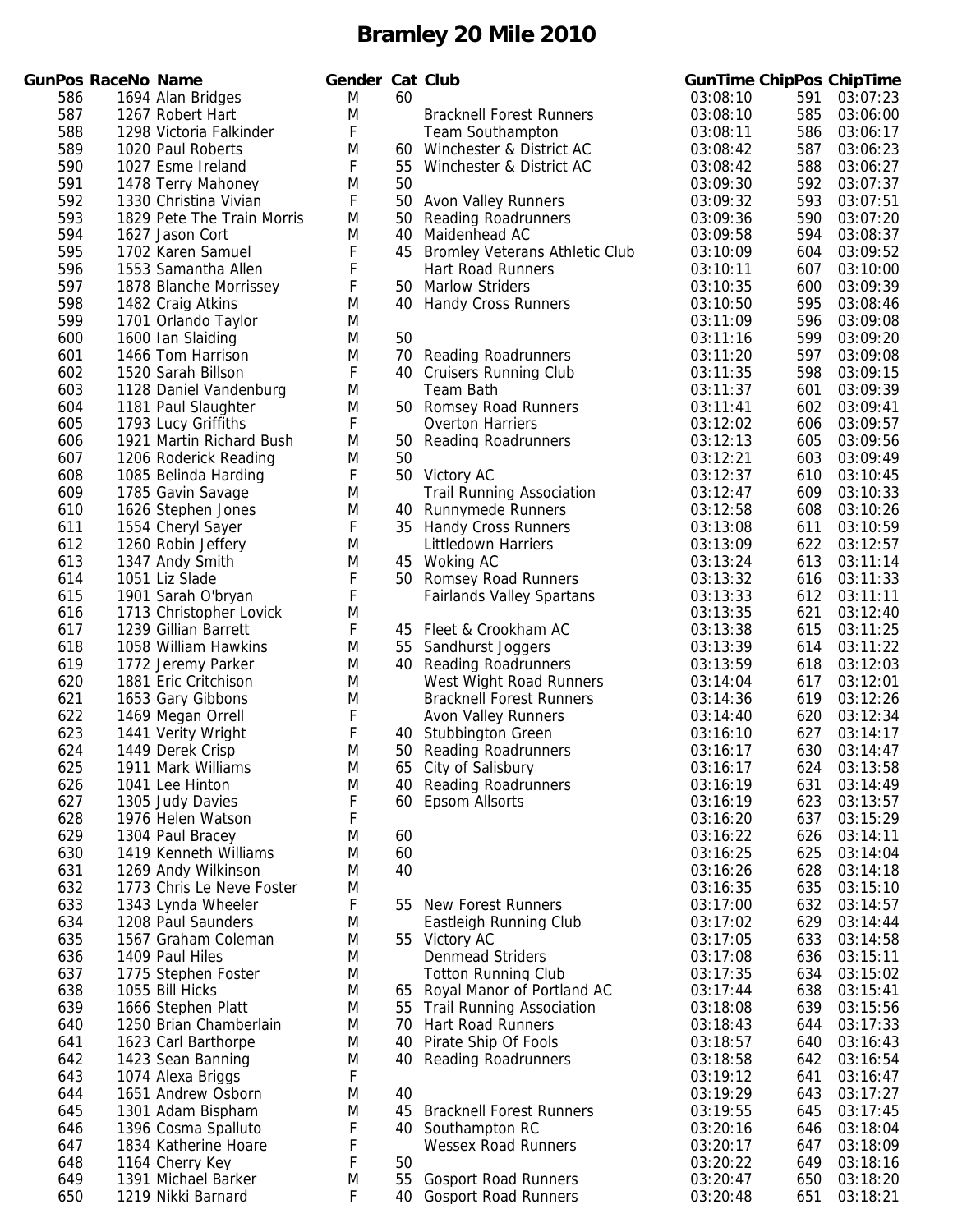|     | unPos RaceNo Name |                             | Gender Cat Club |      |                        |
|-----|-------------------|-----------------------------|-----------------|------|------------------------|
| 651 |                   | 1831 Phillip Curry          | Μ               |      | Road Runners           |
| 652 |                   | 1832 Mick Curry             | Μ               | 50   | Road Runners           |
| 653 |                   | 1472 Simon Holden           | M               |      |                        |
| 654 |                   | 1550 Charlotte Maslen       | F               | 45   | Romsey Road            |
| 655 |                   | 1212 Shirley Faichen        | F               | 55   | Gosport Road           |
| 656 |                   | 1951 Jason Burton           | M               | 40   | Verco Joggers          |
| 657 |                   | 1097 Des Downey             | Μ               | 70   | Royal Manor o          |
| 658 |                   | 1036 Jayne Shelbourn-Barrow | F               | 35   | Eastleigh Runr         |
| 659 |                   | 1230 Sharon Clutton         | F               | 50   | Gosport Road           |
| 660 |                   | 1871 Laura Clark            | F               |      | Portsmouth Jo          |
| 661 |                   | 1127 Jayne Holt             | F               | 45   | <b>Marlow Strider</b>  |
| 662 |                   | 1842 Edward Tudor           | Μ               |      |                        |
| 663 |                   | 1706 David Wood             | M               |      | Wimbledon Wi           |
| 664 |                   | 1371 Patrick Higgins        | Μ               | 65   | <b>Bracknell Fore</b>  |
| 665 |                   | 1261 Pascal Hammersley      | Μ               |      |                        |
| 666 |                   | 1337 John Burridge          | Μ               | 55   | Road Runners           |
| 667 |                   | 1103 Janice Rambridge       | F               | 60   | <b>Team Bath</b>       |
| 668 |                   | 1488 Carol Samways          | F               | 55   | Royal Manor o          |
| 669 |                   | 1508 Anna Maria Roman       | F               | 40   | <b>Ryde Harriers</b>   |
| 670 |                   | 1839 Rupert Warren          | Μ               |      |                        |
| 671 |                   | 1352 Jenny Astall           | F               | 35   | Eastleigh Runr         |
| 672 |                   | 1927 Jo Zaremba             | F               | 45   | <b>Headington Ro</b>   |
| 673 |                   | 1444 Clint Clements         | M               | 50   | Victory AC             |
| 674 |                   | 1490 Tricia Hopper          | F               | 40   | <b>Fairlands Valle</b> |
| 675 |                   | 1035 Vaughan Illingworth    | Μ               | 40   |                        |
| 676 |                   | 1234 Sabine Green           | F               | 45   | <b>Epsom Allsorts</b>  |
| 677 |                   | 1015 Bill Weaver            | Μ               | 55   | Newbury AC             |
| 678 |                   | 1612 Graham Day             | Μ               | 45   | <b>Headington Ro</b>   |
| 679 |                   | 1464 Julie Goodwin          | F               | 45   | <b>Fairlands Valle</b> |
| 680 |                   | 1789 Fiona Higgins          | F               |      | Serpentine RC          |
| 681 |                   | 1746 Colin Martin           | M               | 55   | City of Salisbu        |
| 682 |                   | 1531 Mary Clements          | F               | 60   | City of Salisbu        |
| 683 |                   | 1557 Carol Paul             | F               | 45   | <b>Fairlands Valle</b> |
| 684 |                   | 1833 Matthew Hoare          | M               |      | Wessex Road            |
| 685 |                   | 1856 Tina Jury              | F               | 40   |                        |
| 686 |                   | 1016 Tricia Weaver          | F               | 50   |                        |
| 687 |                   | 1825 Mark Shephard          | Μ               |      |                        |
| 688 |                   | 1641 Paul Carver            | M               |      |                        |
| 689 |                   | 1642 Kellie Green           | F               |      |                        |
| 690 |                   | 1539 Craig Prior            | Μ               |      |                        |
| 691 |                   | 1457 Dave Cass              | M               | 40   | Isle of Wight F        |
| 692 |                   | 1313 Thomas Martin          | Μ               | 55   | Isle of Wight F        |
| 693 |                   | 1138 Lisa Edwards           | F               |      | Reading Road           |
| 694 |                   | 1543 Bupa Patel             | Μ               |      |                        |
| 695 |                   | 1135 Susan Leigh            | F               | 45   | <b>Fairlands Valle</b> |
| 696 |                   | 1747 Alison Parry           | F               | 35   | Reading Jogge          |
| 697 |                   | 1716 Graeme Hackland        | Μ               | 40   | Hook Norton H          |
| 698 |                   | 1331 Lucia Capobianco       | F               | 35   | <b>Epsom Allsorts</b>  |
| 699 |                   | 1017 Richard Sheppard       | Μ               | 40   | Farnham Runr           |
| 700 |                   | 1289 Emma Doven             | F               | 35   | Farnham Runr           |
| 701 |                   | 1278 Peter Strange          | Μ               | 65   | Farnham Runr           |
| 702 |                   | 1649 Lynne Ross             | F               |      | Purple Patch R         |
| 703 |                   | 1459 Tom Bolger             | Μ               | 45   |                        |
| 704 |                   | 1210 Steve Wood             | Μ               | 50   | Chippenham H           |
| 705 |                   | 1830 Caroline Partner       | F               |      | Basingstoke &          |
| 706 |                   | 1251 Simon Emsley           | Μ               | 45   | Maidenhead A           |
| 707 |                   | 1098 Sue Chalmers           | F               | 40   |                        |
| 708 |                   | 1848 Chris Howarth          | M               |      |                        |
|     |                   |                             |                 |      |                        |
| 709 |                   | 1943 Janice Bolton          | F               | 45   |                        |
| 710 |                   | 1725 Phil Chalmers          | M               | 45   |                        |
| 711 |                   | 1416 Yvonne Forsey          | F               | 50   | <b>Lliswerry Runr</b>  |
| 712 |                   | 1936 Louise Willsher        | F               |      |                        |
| 713 |                   | 1606 Anita Grant            | F               | 60 - | Hart Road Rur          |
| 714 |                   | 1975 Iain Wilcox            | Μ               | 40   | Verco Joggers          |
| 715 |                   | 1726 John Elmer             | M               | 40   | Verco Joggers          |

|            | <b>GunPos RaceNo Name</b> |                                                | Gender Cat Club |          |                                  |                      |            | <b>GunTime ChipPos ChipTime</b> |
|------------|---------------------------|------------------------------------------------|-----------------|----------|----------------------------------|----------------------|------------|---------------------------------|
| 651        |                           | 1831 Phillip Curry                             | M               |          | Road Runners Club                | 03:20:54             | 664        | 03:20:54                        |
| 652        |                           | 1832 Mick Curry                                | M               |          | 50 Road Runners Club             | 03:20:54             | 648        | 03:18:15                        |
| 653        |                           | 1472 Simon Holden                              | M               |          |                                  | 03:20:55             | 659        | 03:20:00                        |
| 654        |                           | 1550 Charlotte Maslen                          | F               |          | 45 Romsey Road Runners           | 03:21:02             | 653        | 03:19:03                        |
| 655        |                           | 1212 Shirley Faichen                           | $\mathsf F$     |          | 55 Gosport Road Runners          | 03:21:06             | 652        | 03:18:40                        |
| 656        |                           | 1951 Jason Burton                              | M               |          | 40 Verco Joggers                 | 03:21:23             | 661        | 03:20:07                        |
| 657        |                           | 1097 Des Downey                                | M               |          | 70 Royal Manor of Portland AC    | 03:21:51             | 658        | 03:19:48                        |
| 658        |                           | 1036 Jayne Shelbourn-Barrow                    | F               |          | 35 Eastleigh Running Club        | 03:21:55             | 657        | 03:19:37                        |
| 659        |                           | 1230 Sharon Clutton                            | F               |          | 50 Gosport Road Runners          | 03:21:55             | 655        | 03:19:30                        |
| 660        |                           | 1871 Laura Clark                               | F               |          | Portsmouth Joggers               | 03:21:55             | 654        | 03:19:27                        |
| 661        |                           | 1127 Jayne Holt                                | F               |          | 45 Marlow Striders               | 03:21:58             | 666        | 03:21:01                        |
| 662        |                           | 1842 Edward Tudor                              | M               |          |                                  | 03:22:04             | 656        | 03:19:35                        |
| 663        |                           | 1706 David Wood                                | M               |          | Wimbledon Windmilers             | 03:22:11             | 662        | 03:20:13<br>03:20:04            |
| 664<br>665 |                           | 1371 Patrick Higgins<br>1261 Pascal Hammersley | M               |          | 65 Bracknell Forest Runners      | 03:22:13<br>03:22:39 | 660<br>665 | 03:21:00                        |
| 666        |                           | 1337 John Burridge                             | M<br>M          | 55       | <b>Road Runners Club</b>         | 03:22:47             | 663        | 03:20:29                        |
| 667        |                           | 1103 Janice Rambridge                          | F               |          | 60 Team Bath                     | 03:23:08             | 670        | 03:21:22                        |
| 668        |                           | 1488 Carol Samways                             | F               |          | 55 Royal Manor of Portland AC    | 03:23:08             | 668        | 03:21:20                        |
| 669        |                           | 1508 Anna Maria Roman                          | F               |          | 40 Ryde Harriers                 | 03:23:17             | 667        | 03:21:05                        |
| 670        |                           | 1839 Rupert Warren                             | M               |          |                                  | 03:23:50             | 669        | 03:21:21                        |
| 671        |                           | 1352 Jenny Astall                              | F               |          | 35 Eastleigh Running Club        | 03:23:52             | 671        | 03:21:35                        |
| 672        |                           | 1927 Jo Zaremba                                | F               | 45       | <b>Headington Road Runners</b>   | 03:24:13             | 672        | 03:21:43                        |
| 673        |                           | 1444 Clint Clements                            | M               |          | 50 Victory AC                    | 03:24:26             | 673        | 03:22:07                        |
| 674        |                           | 1490 Tricia Hopper                             | F               | 40       | <b>Fairlands Valley Spartans</b> | 03:24:48             | 674        | 03:22:26                        |
| 675        |                           | 1035 Vaughan Illingworth                       | M               | 40       |                                  | 03:24:49             | 676        | 03:22:58                        |
| 676        |                           | 1234 Sabine Green                              | F               | 45       | <b>Epsom Allsorts</b>            | 03:25:13             | 675        | 03:22:51                        |
| 677        |                           | 1015 Bill Weaver                               | M               | 55       | Newbury AC                       | 03:25:24             | 678        | 03:23:45                        |
| 678        |                           | 1612 Graham Day                                | M               | 45       | <b>Headington Road Runners</b>   | 03:25:47             | 677        | 03:23:16                        |
| 679        |                           | 1464 Julie Goodwin                             | F               |          | 45 Fairlands Valley Spartans     | 03:26:17             | 679        | 03:23:54                        |
| 680        |                           | 1789 Fiona Higgins                             | F               |          | Serpentine RC                    | 03:26:55             | 680        | 03:24:29                        |
| 681        |                           | 1746 Colin Martin                              | M               |          | 55 City of Salisbury             | 03:27:02             | 681        | 03:24:29                        |
| 682        |                           | 1531 Mary Clements                             | F               |          | 60 City of Salisbury             | 03:27:02             | 682        | 03:24:30                        |
| 683        |                           | 1557 Carol Paul                                | F               |          | 45 Fairlands Valley Spartans     | 03:27:07             | 685        | 03:25:17                        |
| 684        |                           | 1833 Matthew Hoare                             | M               |          | <b>Wessex Road Runners</b>       | 03:27:19             | 684        | 03:25:10                        |
| 685        |                           | 1856 Tina Jury                                 | F               | 40       |                                  | 03:27:24             | 683        | 03:24:49                        |
| 686        |                           | 1016 Tricia Weaver                             | $\mathsf F$     | 50       |                                  | 03:27:28             | 687        | 03:25:49                        |
| 687        |                           | 1825 Mark Shephard                             | M               |          |                                  | 03:27:53             | 686        | 03:25:31                        |
| 688        |                           | 1641 Paul Carver                               | M               |          |                                  | 03:27:57             | 692        | 03:26:20                        |
| 689        |                           | 1642 Kellie Green                              | F               |          |                                  | 03:27:58             | 693        | 03:26:21                        |
| 690        |                           | 1539 Craig Prior                               | M               |          |                                  | 03:28:17             | 688        | 03:26:09                        |
| 691        |                           | 1457 Dave Cass                                 | M               | 40       | Isle of Wight Road Runners       | 03:28:28             | 689        | 03:26:12                        |
| 692        |                           | 1313 Thomas Martin                             | M               |          | 55 Isle of Wight Road Runners    | 03:28:30             | 691        | 03:26:14                        |
| 693        |                           | 1138 Lisa Edwards                              | F               |          | <b>Reading Roadrunners</b>       | 03:28:33             | 694        | 03:26:31                        |
| 694        |                           | 1543 Bupa Patel                                | M               |          |                                  | 03:28:37             | 695        | 03:26:37                        |
| 695        |                           | 1135 Susan Leigh                               | F               | 45       | <b>Fairlands Valley Spartans</b> | 03:28:37             | 690        | 03:26:14                        |
| 696        |                           | 1747 Alison Parry                              | F               | 35       | Reading Joggers                  | 03:29:07             | 696        | 03:27:04                        |
| 697        |                           | 1716 Graeme Hackland                           | M               | 40       | <b>Hook Norton Harriers</b>      | 03:29:37             | 700        | 03:27:16                        |
| 698        |                           | 1331 Lucia Capobianco                          | F               | 35       | <b>Epsom Allsorts</b>            | 03:29:40             | 701        | 03:27:18                        |
| 699        |                           | 1017 Richard Sheppard                          | M               | 40       | <b>Farnham Runners</b>           | 03:29:46             | 699        | 03:27:15                        |
| 700        |                           | 1289 Emma Doven                                | F               | 35       | <b>Farnham Runners</b>           | 03:29:46             | 697        | 03:27:14                        |
| 701        |                           | 1278 Peter Strange                             | M               | 65       | <b>Farnham Runners</b>           | 03:29:46             | 698        | 03:27:14                        |
| 702        |                           | 1649 Lynne Ross                                | F               |          | <b>Purple Patch Runners</b>      | 03:30:06             | 702        | 03:27:58                        |
| 703        |                           | 1459 Tom Bolger                                | M               | 45       |                                  | 03:30:46             | 703        | 03:28:17                        |
| 704<br>705 |                           | 1210 Steve Wood                                | M               |          | 50 Chippenham Harriers           | 03:31:17             | 705        | 03:29:14                        |
| 706        |                           | 1830 Caroline Partner                          | F<br>M          |          | Basingstoke & Mid Hants          | 03:31:20<br>03:32:11 | 704<br>706 | 03:29:08<br>03:29:47            |
| 707        |                           | 1251 Simon Emsley<br>1098 Sue Chalmers         | F               | 45<br>40 | Maidenhead AC                    | 03:32:24             | 707        | 03:30:30                        |
| 708        |                           | 1848 Chris Howarth                             | M               |          |                                  | 03:32:28             | 709        | 03:30:38                        |
| 709        |                           | 1943 Janice Bolton                             | F               | 45       |                                  | 03:32:30             | 708        | 03:30:36                        |
| 710        |                           | 1725 Phil Chalmers                             | M               | 45       |                                  | 03:32:30             | 710        | 03:30:39                        |
| 711        |                           | 1416 Yvonne Forsey                             | F               | 50       | <b>Lliswerry Runners</b>         | 03:33:19             | 711        | 03:31:02                        |
| 712        |                           | 1936 Louise Willsher                           | F               |          |                                  | 03:33:37             | 713        | 03:31:19                        |
| 713        |                           | 1606 Anita Grant                               | F               | 60       | <b>Hart Road Runners</b>         | 03:33:41             | 712        | 03:31:10                        |
| 714        |                           | 1975 Iain Wilcox                               | M               |          | 40 Verco Joggers                 | 03:33:47             | 716        | 03:32:32                        |
| 745        |                           |                                                |                 |          |                                  |                      |            |                                 |

| <b>GunTime ChipPos</b> |            | <b>ChipTime</b>      |
|------------------------|------------|----------------------|
| 03:20:54               | 664        | 03:20:54             |
| 03:20:54               | 648        | 03:18:15             |
| 03:20:55               | 659        | 03:20:00             |
| 03:21:02               | 653        | 03:19:03             |
| 03:21:06<br>03:21:23   | 652<br>661 | 03:18:40<br>03:20:07 |
| 03:21:51               | 658        | 03:19:48             |
| 03:21:55               | 657        | 03:19:37             |
| 03:21:55               | 655        | 03:19:30             |
| 03:21:55               | 654        | 03:19:27             |
| 03:21:58               | 666        | 03:21:01             |
| 03:22:04               | 656        | 03:19:35             |
| 03:22:11               | 662        | 03:20:13             |
| 03:22:13               | 660        | 03:20:04             |
| 03:22:39               | 665        | 03:21:00             |
| 03:22:47               | 663        | 03:20:29             |
| 03:23:08               | 670        | 03:21:22             |
| 03:23:08               | 668        | 03:21:20             |
| 03:23:17               | 667        | 03:21:05             |
| 03:23:50<br>03:23:52   | 669        | 03:21:21<br>03:21:35 |
| 03:24:13               | 671<br>672 | 03:21:43             |
| 03:24:26               | 673        | 03:22:07             |
| 03:24:48               | 674        | 03:22:26             |
| 03:24:49               | 676        | 03:22:58             |
| 03:25:13               | 675        | 03:22:51             |
| 03:25:24               | 678        | 03:23:45             |
| 03:25:47               | 677        | 03:23:16             |
| 03:26:17               | 679        | 03:23:54             |
| 03:26:55               | 680        | 03:24:29             |
| 03:27:02               | 681        | 03:24:29             |
| 03:27:02               | 682        | 03:24:30             |
| 03:27:07               | 685        | 03:25:17             |
| 03:27:19               | 684        | 03:25:10             |
| 03:27:24<br>03:27:28   | 683<br>687 | 03:24:49<br>03:25:49 |
| 03:27:53               | 686        | 03:25:31             |
| 03:27:57               | 692        | 03:26:20             |
| 03:27:58               | 693        | 03:26:21             |
| 03:28:17               | 688        | 03:26:09             |
| 03:28:28               | 689        | 03:26:12             |
| 03:28:30               | 691        | 03:26:14             |
| 03:28:33               | 694        | 03:26:31             |
| 03:28:37               | 695        | 03:26:37             |
| 03:28:37               | 690        | 03:26:14             |
| 03:29:07               | 696        | 03:27:04             |
| 03:29:37               | 700<br>701 | 03:27:16<br>03:27:18 |
| 03:29:40<br>03:29:46   | 699        | 03:27:15             |
| 03:29:46               | 697        | 03:27:14             |
| 03:29:46               | 698        | 03:27:14             |
| 03:30:06               | 702        | 03:27:58             |
| 03:30:46               | 703        | 03:28:17             |
| 03:31:17               | 705        | 03:29:14             |
| 03:31:20               | 704        | 03:29:08             |
| 03:32:11               | 706        | 03:29:47             |
| 03:32:24               | 707        | 03:30:30             |
| 03:32:28               | 709        | 03:30:38             |
| 03:32:30               | 708        | 03:30:36             |
| 03:32:30<br>03:33:19   | 710<br>711 | 03:30:39<br>03:31:02 |
| 03:33:37               | 713        | 03:31:19             |
| 03:33:41               | 712        | 03:31:10             |
| 03:33:47               | 716        | 03:32:32             |
| 03:33:48               | 717        | 03:32:33             |